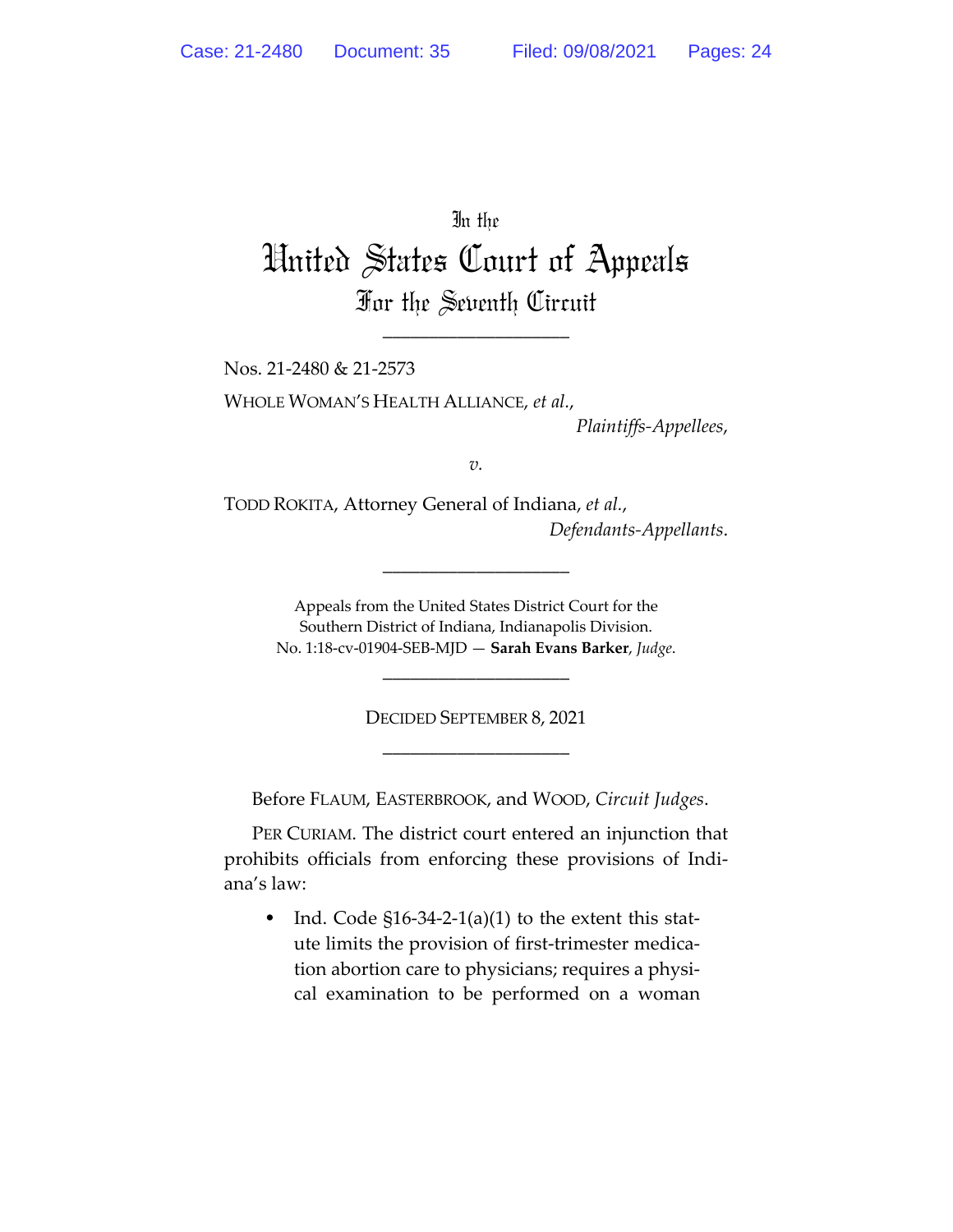prior to receiving an abortion; and prohibits the use of telemedicine by requiring the prescriber to be physically present at the abortion facility in order to dispense the abortion-inducing drug and the patient to ingest the drug in the physical presence of prescriber;

- Ind. Code §16-34-2-1(a)(2) providing that secondtrimester abortions be performed only in hospitals or ambulatory surgical centers;
- Ind. Code  $$16-34-2-1.1(a)(1)$ ,  $(a)(4)$ ,  $(b)(1)$  to the extent these provisions prohibit providers from using telemedicine or telehealth to obtain informed consent from patients or to conduct preabortion counseling sessions;
- Ind. Code §25-1-9.5-8(a)(4) prohibiting the use of telemedicine in abortion care;
- 410 Ind. Admin. Code §26-17-2(d)(1)(A), (4), (e)(5) requiring clinics providing aspiration abortions to maintain 120-square-foot procedure rooms, scrub facilities, and 44-inch corridors;
- 410 Ind. Admin. Code §26.5-17-2(e)(1) requiring medication abortion clinics to maintain housekeeping rooms with storage sinks;
- Ind. Code  $$16-34-2-1.1(a)(1)(E)$  and  $(a)(1)(G)$  requiring women seeking abortion services to be informed that "objective scientific information shows that a fetus can feel pain at or before twenty (20) weeks of postfertilization age" and that "human physical life begins when a human ovum is fertilized by a human sperm"; and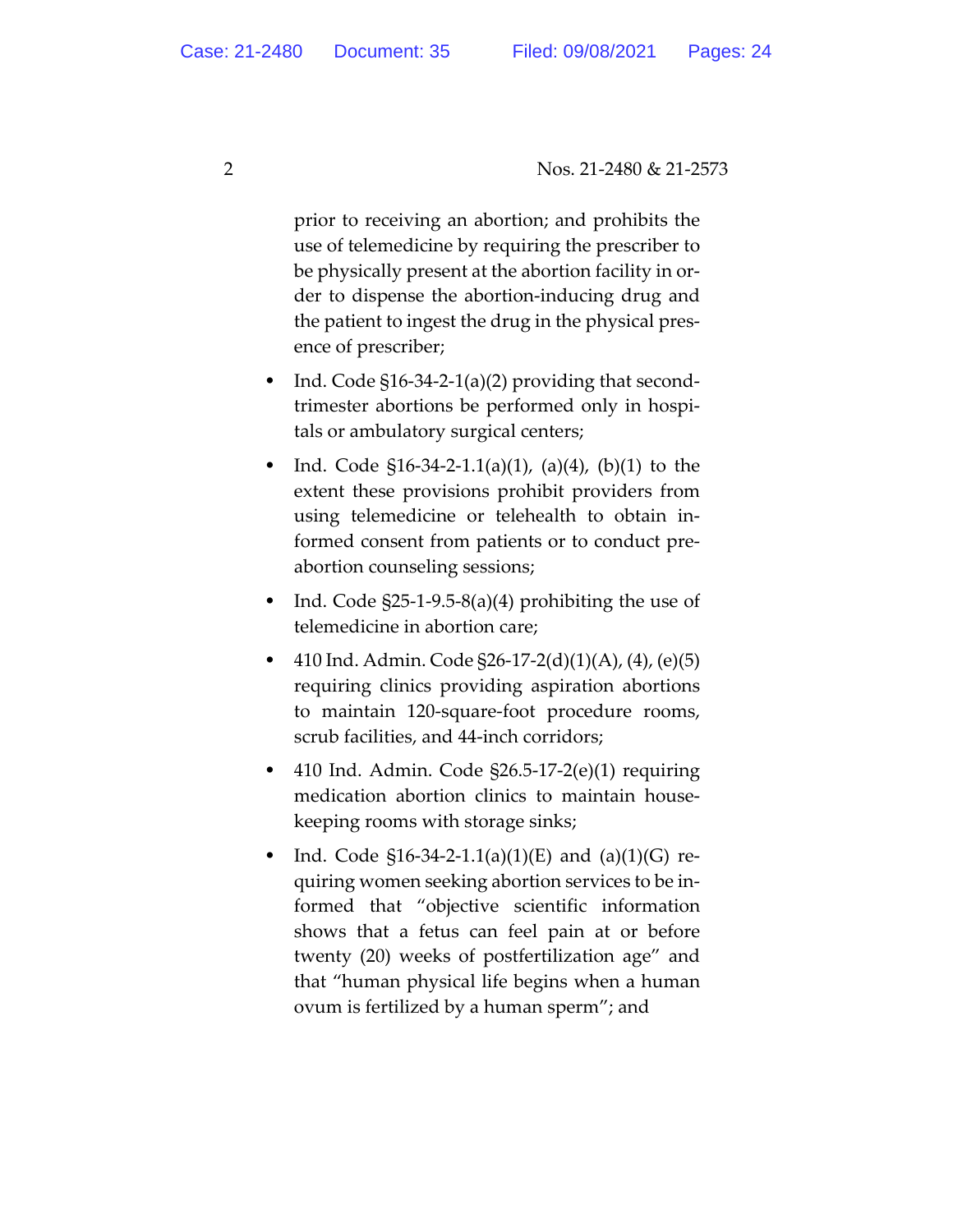Ind. Code  $$16-34-2-1.1(b)(2)$  to the extent it requires dissemination of a Perinatal Hospice Brochure containing the following: "Studies show that mothers who choose to carry their baby [sic] to term recover to baseline mental health more quickly than those who aborted due to fetal anomaly."

2021 U.S. Dist. LEXIS 149959 at \*207–08 (S.D. Ind. Aug. 10, 2021). The officials (collectively Indiana) request a stay of some aspects of this injunction: the "physician-only law as applied to medication abortions, Ind. Code §16-34-2-1(a)(1); [the] second-trimester hospital/ambulatory surgical center requirement, *id*. §16-34-2-1(a)(2); [the] in-person counseling requirement, *id*. §16-34-2-1.1(a)(1), (a)(4), (b)(1); [the] in-person physical examination requirement, *id*. §16-34-2-1(a)(1); and [the] telemedicine ban, *id*. §25-1-9.5-8(a)(4)."

All of the contested provisions have been in force for years, so a stay would preserve the status quo pending appellate resolution. And Indiana has made the "strong showing" on the merits necessary to receive a stay. See *Nken v. Holder*, 556 U.S. 418, 426, 434 (2009).

We start with Ind. Code §16-34-2-1(a)(1). State laws requiring abortions to be performed by physicians have been challenged before, and in *Mazurek v. Armstrong*, 520 U.S. 968 (1997), the Supreme Court held that they are constitutional. The district court nonetheless declared that requiring a physician is unconstitutional with respect to one means of inducing an abortion. That exception does not find any support in *Mazurek* or this court's decisions. See *Whole Woman's Health Alliance v. Hill*, 937 F.3d 864, 874 (7th Cir. 2019); *Planned*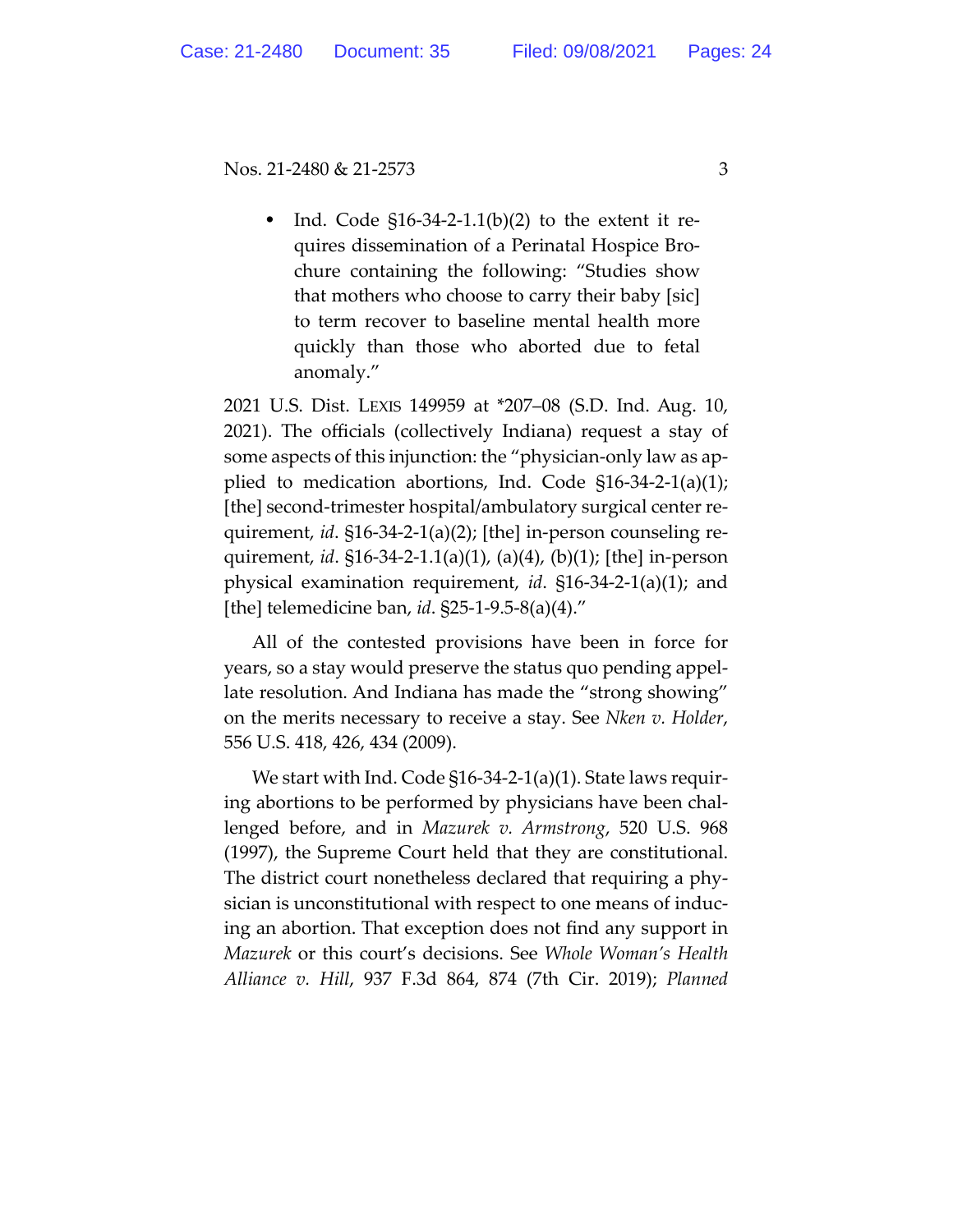*Parenthood of Indiana and Kentucky, Inc. v. Box*, 991 F.3d 740, 751 (7th Cir. 2021).

Laws requiring second-trimester abortions to be performed in a hospital or surgical center also have been challenged before. Indeed, Ind. Code §16-34-2-1(a)(2) itself was challenged and sustained by the Supreme Court. *Gary-Northwest Indiana Women's Services, Inc. v. Orr*, 496 F. Supp. 894 (N.D. Ind. 1980) (three-judge court), affirmed, 451 U.S. 934 (1981). The Supreme Court's decision was summary and unreasoned, but like other summary dispositions it settled the validity of the contested statute even though it did not establish general principles. Two years later, the Court concluded after full briefing and argument that a materially identical statute in Virginia is constitutional. *Simopoulos v. Virginia*, 462 U.S. 506 (1983).

The requirement of in-person counselling, Ind. Code §16-  $34$ -2-1.1(a)(1), (a)(4), (b)(1), likewise is a return litigant. It was contested and held constitutional in *A Woman's Choice v. Newman*, 305 F.3d 684 (7th Cir. 2002). We concluded that the validity of such a statute was established in *Planned Parenthood of Southeastern Pennsylvania v. Casey*, 505 U.S. 833, 881–87 (1992), which held that a materially identical informed-consent statute does not create an "undue burden" on access to abortion. And if as *Casey* and *A Woman's Choice* hold a state may require in-person meetings with physicians before an abortion, then the validity of the restriction on telemedicine, Ind. Code §25-  $1-9.5-8(a)(4)$ , follows directly.

Plaintiffs contend, and the district court found, that developments in videoconferencing make it possible to dispense with in-person meetings, that improvements in medicine make the use of hospitals or surgical centers unnecessary, and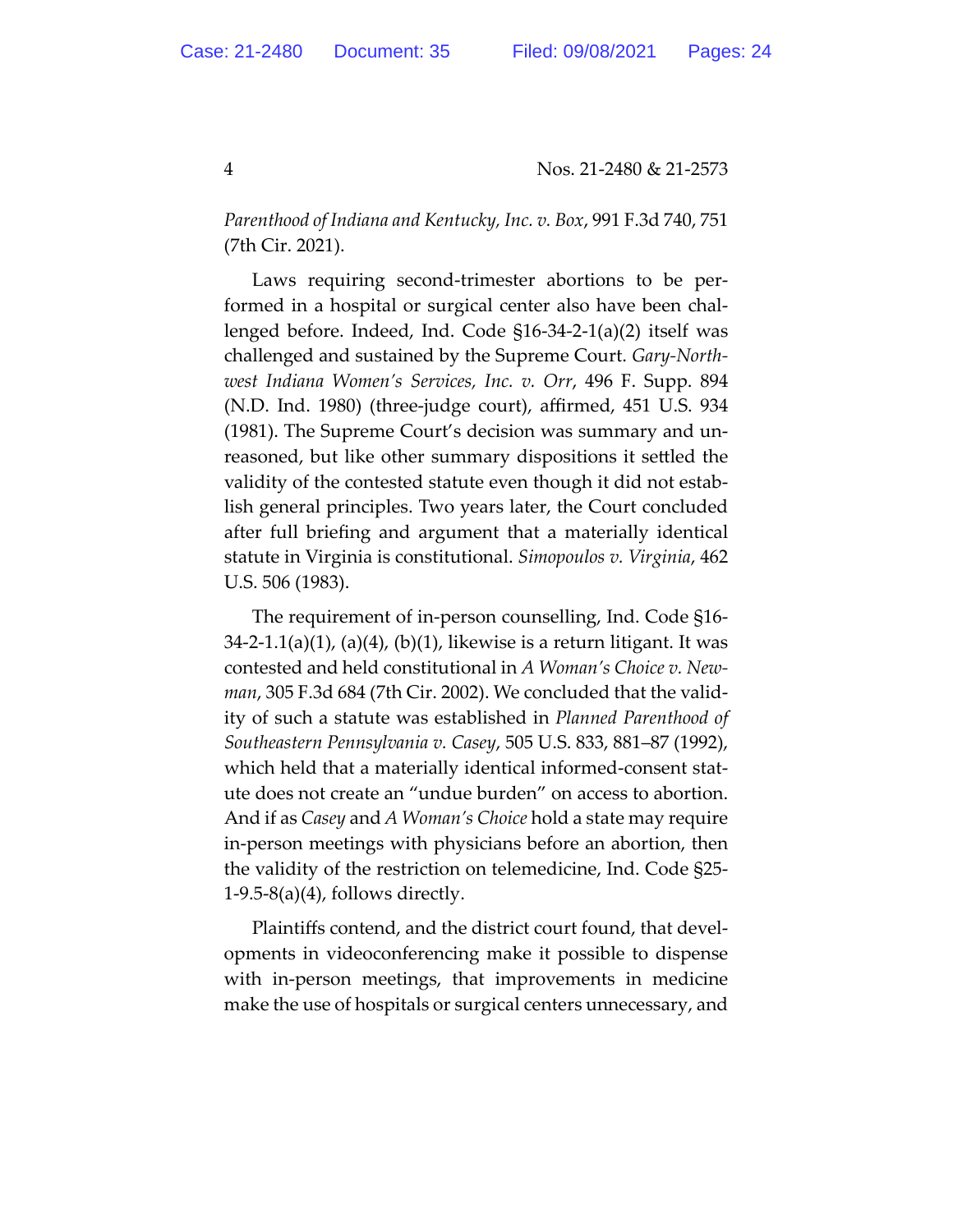that nurses are competent to approve and monitor medication-induced abortions. The district court concluded that these findings permit it to depart from the holdings of earlier cases. Yet the Supreme Court insists that it alone has the authority to modify its precedents, *State Oil Co. v. Khan*, 522 U.S. 3, 20 (1997), and we added in *A Woman's Choice* that a district judge lacks authority to use new findings to depart from established law. 305 F.3d at 688–89 ("constitutionality must be assessed at the level of legislative fact, rather than adjudicative fact as determined by more than 650 district judges.").

We leave the merits for resolution after full briefing and argument. All we hold today is that existing precedents provide strong grounds for concluding that Indiana is likely to prevail on the contested issues. To the extent that the injunction bars Indiana from enforcing Ind. Code §§ 16-34-2-1(a)(1),  $(2)$ , 16-34-2-1.1(a)(1), (4), (b)(1), and 25-1-9.5-8(a)(4), it is stayed pending further order of this court.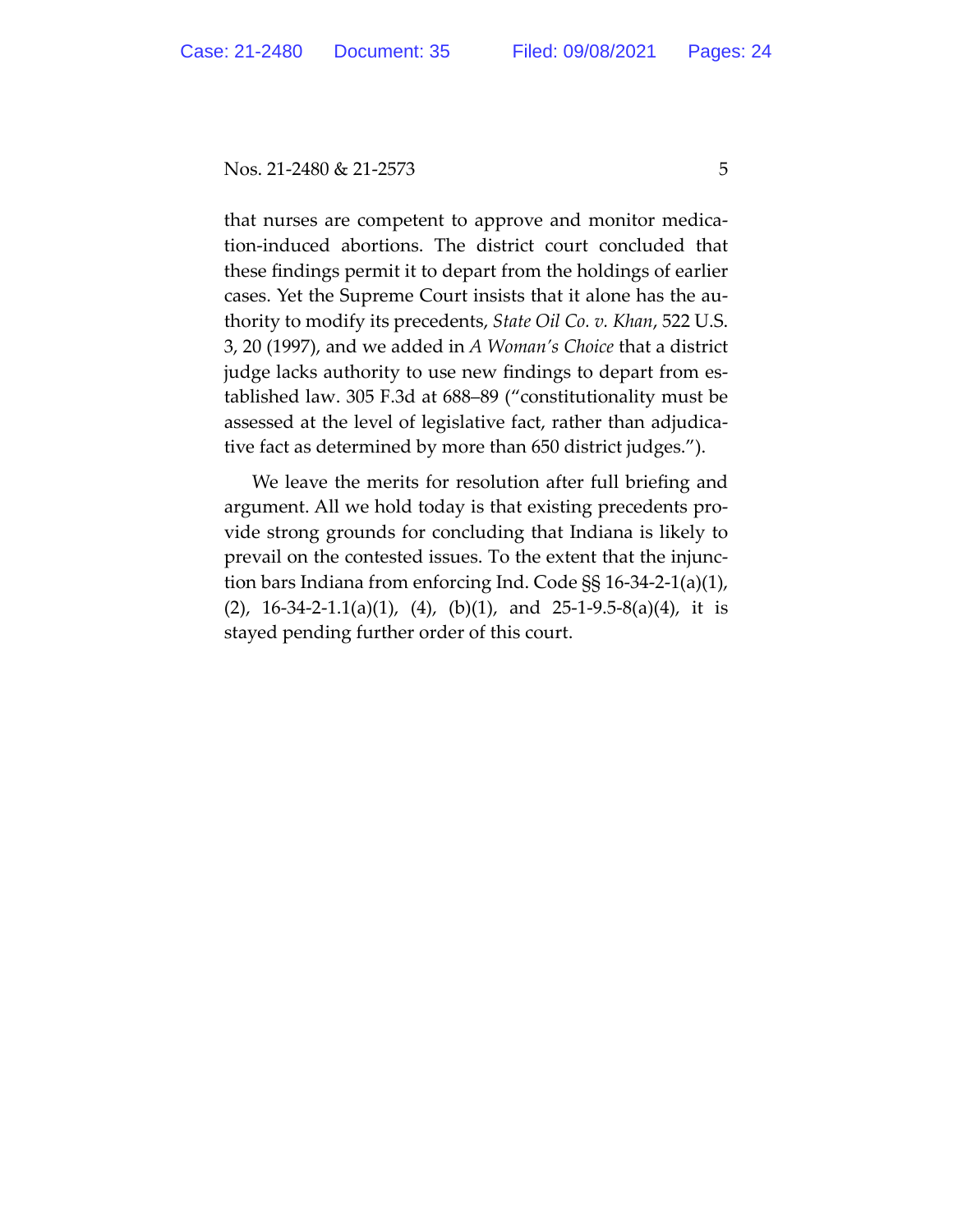WOOD, *Circuit Judge*, dissenting from the grant of the stay pending appeal.

Almost 50 years ago, the Supreme Court held that a woman has a fundamental right to decide whether or not to carry a pregnancy to term. *Roe v. Wade*, 410 U.S. 113 (1973). Today, challenges to *Roe*'s holding abound. In *Dobbs v. Jackson Women's Health Org.*, No. 19-1392 (U.S.), cert. granted May 17, 2021, the State of Mississippi has asked the Court to rule that "all pre-viability prohibitions on elective abortions are []constitutional." Petn. For Cert., Question 1. Texas took another approach, by enacting a law that not only bans all abortions after approximately the sixth week of pregnancy, but also disempowers state officials from taking any enforcement action related to that ban, instead authorizing any interested bystander to perform that function. See *Whole Women's Health v. Austin Reeve Jackson, Judge*, No. 21A24 (U.S.), Sept. 1, 2021, denying an application for injunctive relief. And some states have enacted law after law designed to chip away at *Roe*, while piously purporting to protect women's health.<sup>1</sup>

 $1$  It is a mystery to me why the State is unwilling frankly to say that its laws regulating abortion are designed to discourage that procedure to the maximum extent that is constitutionally permissible. The Supreme Court held as early as 1977 that states may express a preference for childbirth over abortion, see *Maher v. Roe*, 431 U.S. 464, 474 (1977), and it reiterated that point in *Planned Parenthood of Se. Pa. v. Casey*, 505 U.S. 833, 878 (1992). Rather than insisting that its laws have only the high-minded purpose of protecting women's health, in the face of overwhelming evidence that they have no such effect, it would be preferable from my standpoint to have an open debate about the outer reaches of the state's power to implement laws that have the effect of burdening, or even eliminating, access to abortions.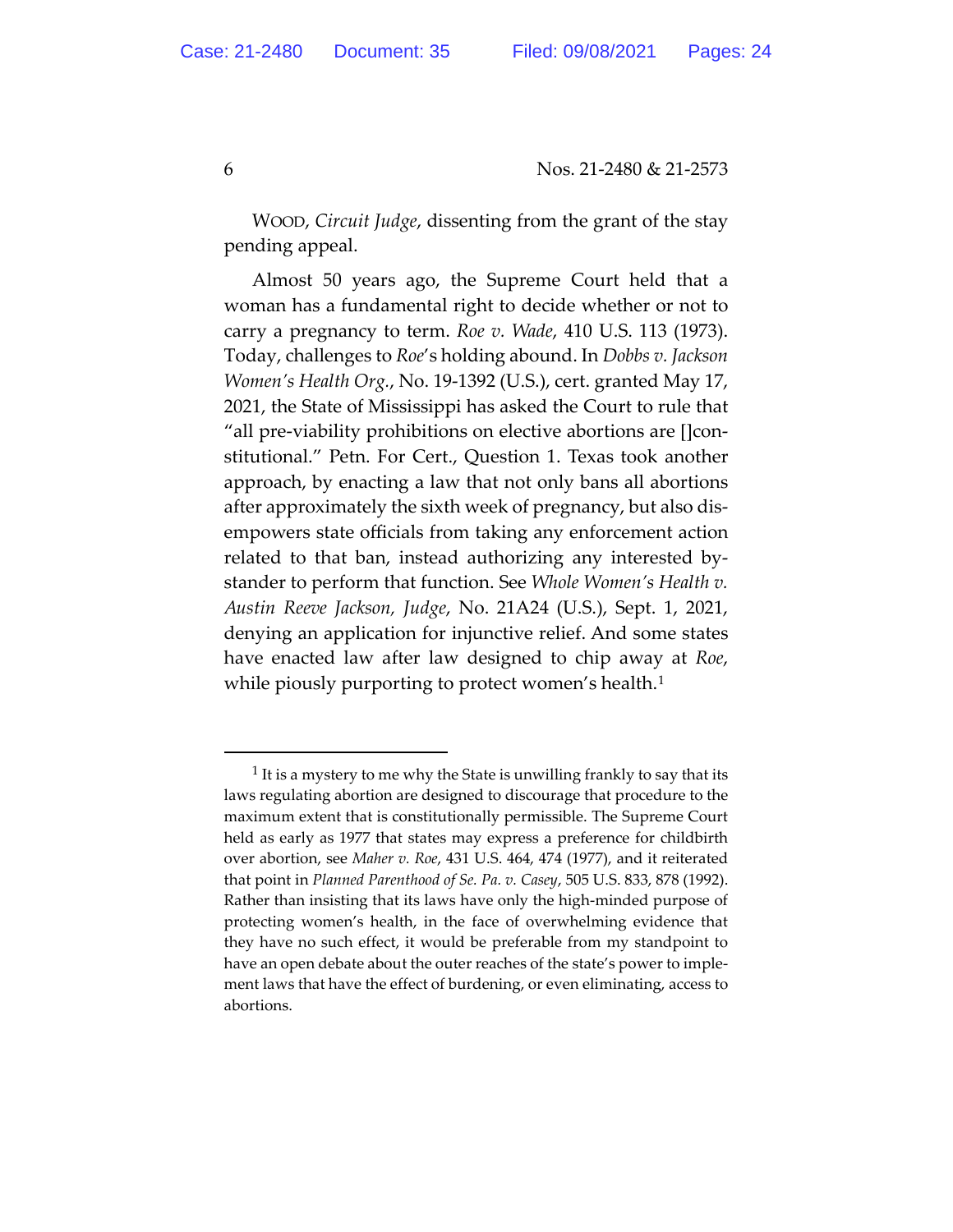The Indiana law before us takes the last form. It constricts the performance of abortions in countless ways. The plaintiff organizations provide abortion services in Indiana and elsewhere. In this suit, they originally challenged 25 different parts of the law, on the ground that these provisions impose an undue burden on a woman's right to obtain an abortion. Over time, the case was whittled down. After a full bench trial, the district court entered a permanent injunction against the following aspects of the law:

- 1. The "Physician-Only Law," Ind. Code § 16-34-2-  $1(a)(1)(A)$ , but only as applied to so-called medication abortions (*i.e.*, those accomplished by taking two pills);
- 2. The "Second-Trimester Hospitalization Requirement," Ind. Code § 16-34-2-1(a)(2)(B);
- 3. The "In-Person Counseling Requirement," Ind. Code § 16-34-1.1(a)(1), (a)(4), (b);
- 4. The "Telemedicine Ban," Ind. Code § 25-1-9.5-8(a)(4);
- 5. The "In-Person Examination Requirement," Ind. Code  $\S 16-34-2-1(a)(1);$
- 6. The "Facility Regulations" (specifying the size of procedure rooms and hallways and the type and location of sinks), 410 Ind. Admin. Code 26-17-2(d)(1)(A), (d)(4), (3)(5); 410 Ind. Admin. Code 26.5-17-2(e)(1); and
- 7. Three "Mandatory Disclosure Requirements" (concerning when life begins, fetal pain, and the woman's mental health), Ind. Code § 16-34-2-1.1(a)(1)(E),  $(a)(1)(G).$

See *Whole Women's Health v. Rokita,* No. 1:18-cv-01904, 2021 WL 3508211 (S.D. Ind. Aug. 10, 2021). The court denied the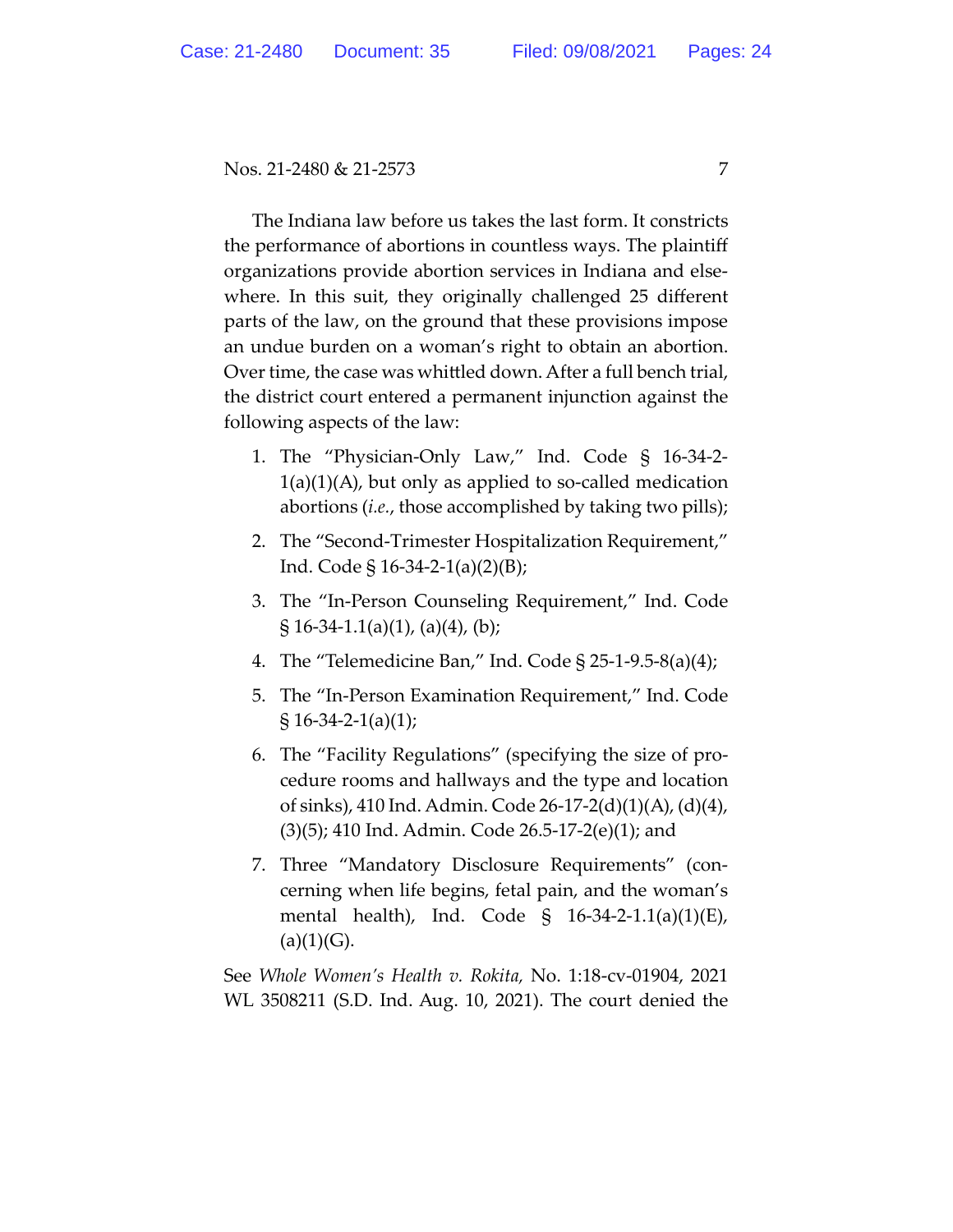Plaintiffs' request for injunctive relief against another 13 provisions, finding instead that the State had the better of the argument.

The very next day, the State filed a notice of appeal, along with a motion to stay the injunction pending appeal. See FED. R. CIV. P. 62(d). The district court denied the stay motion, and so, as permitted by Federal Rule of Appellate Procedure  $8(a)(2)$ , the State asked this court to issue the stay. My colleagues have voted to grant Indiana's request. Regretfully, I cannot endorse that action. The district court's rulings were grounded in careful and extensive findings of fact, and in my view scrupulously followed the Supreme Court's guidance in this difficult area. I would deny the stay and allow the appeal to progress in the normal fashion.

**I**

Time does not permit more than a cursory overview of the reasons that persuade me that the extraordinary remedy of a stay is not appropriate here, but I wish to highlight a few. The standards for granting a stay do not vary depending on whether it is the United States, a state, or a private party seeking that relief. The Supreme Court made this clear in *Nken v. Holder*, 556 U.S. 418 (2009); its words there are worth recalling:

A stay is not a matter of right, even if irreparable injury might otherwise result. It is instead an exercise of judicial discretion, and [t]he propriety of its issue is dependent upon the circumstances of the particular case. The party requesting a stay bears the burden of showing that the circumstances justify an exercise of that discretion.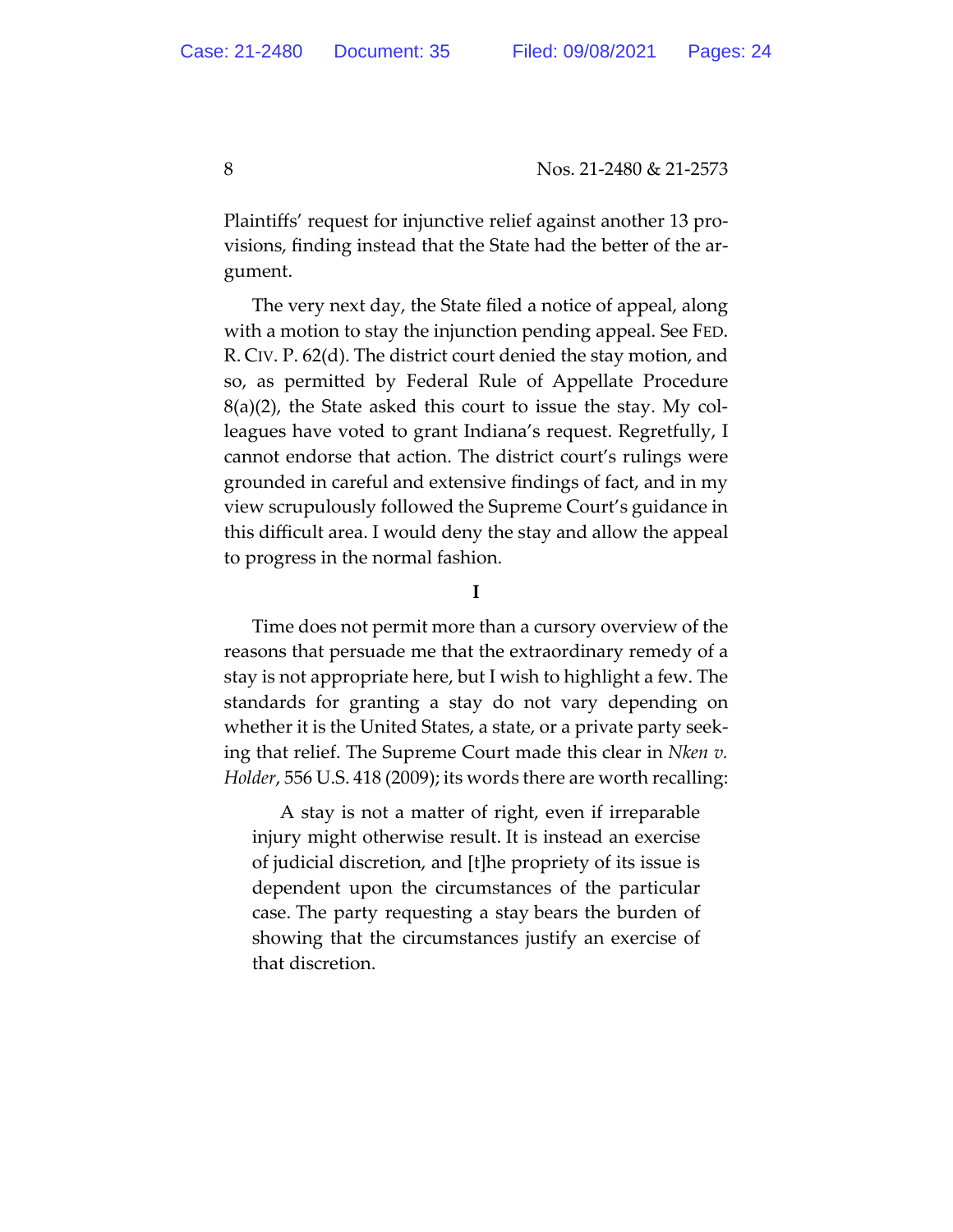*Id.* at 433–34 (quotation marks and citations omitted). The State of Indiana thus has the burden here of demonstrating the appropriateness of a stay of the district court's injunction.

The *Nken* Court also identified the salient considerations in deciding whether a stay should issue:

(1) whether the stay applicant has made a strong showing that he is likely to succeed on the merits; (2) whether the applicant will be irreparably injured absent a stay; (3) whether issuance of the stay will substantially injure the other parties interested in the proceeding; and (4) where the public interest lies.

*Id.* at 434. With respect to the all-important likelihood-ofsuccess factor, the Court emphasized that more than a negligible chance of success or some possibility of irreparable injury is required. *Id.* at 434–35; see also *Illinois Republican Party v. Pritzker*, 973 F.3d 760, 763 (7th Cir. 2020) (applicant must make a strong showing of likelihood of success, though that may be less than proof by a preponderance).

The State argues that it has met this standard. It points to several key decisions in its effort to show that the district court erred badly enough that we should immediately freeze its injunction. Those decisions were the following:

- *Mazurek v. Armstrong*, 520 U.S. 968 (1997), which addresses a Montana law restricting the performance of abortions in that state to licensed physicians.
- *Simopoulos v. Virginia*, 462 U.S. 506 (1983), which upheld a Virginia law that required secondtrimester abortions to be performed either in a hospital or in some kind of clinic. See also *Gary-*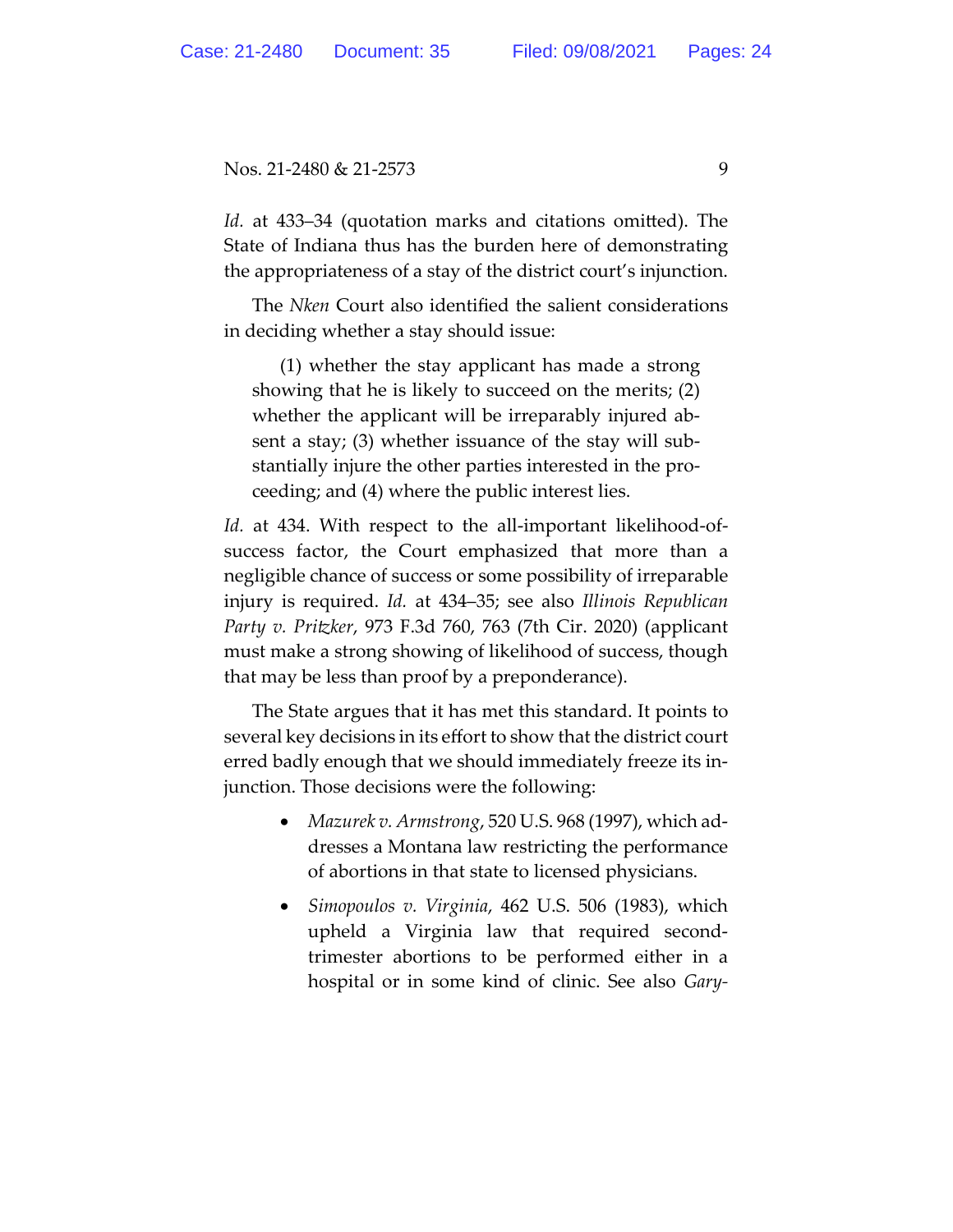*Northwest Indiana Women's Servs., Inc. v. Orr*, 451 U.S. 934 (1981).

- *A Woman's Choice-E. Side Women's Clinic v. Newman*, 305 F.3d 684 (7th Cir. 2002) ("*Woman's Choice*"), which upheld Indiana's in-person counseling requirement as then understood.
- *Planned Parenthood of Ind. & Ky. v. Box*, 991 F.3d 740 (7th Cir. 2021) ("*PPINK*"), which held that a court must first find that an abortion regulation poses a substantial obstacle to the exercise of the abortion right, and only then engage in balancing burdens against benefits.
- *Planned Parenthood of Se. Pa. v. Casey*, 505 U.S. 833 (1992), which established the undue burden test and distinguished between a genuine burden and simple inconvenience or expense.

My colleagues believe that the district court's painstaking 158-page opinion ignores these decisions, or worse, openly flouts them. But my colleagues are over-reading the Supreme Court's decisions. As I will show briefly, the Court has always taken the position that for the *Casey* test—as elaborated as recently as five years ago in *Whole Women's Health v. Hellerstedt*, 136 S. Ct. 2292 (2016), and then two years ago in *June Medical Servs. v. Russo*, 140 S. Ct. 2103 (2020)—facts matter.

This record is unusually rich in the facts that it contains, because it was compiled after a full trial on the merits. That record shows that the decisions on which the State is relying do not resolve the issues before us, because there are critical factual differences between those cases and this one. There is also extensive evidence in the record supporting a finding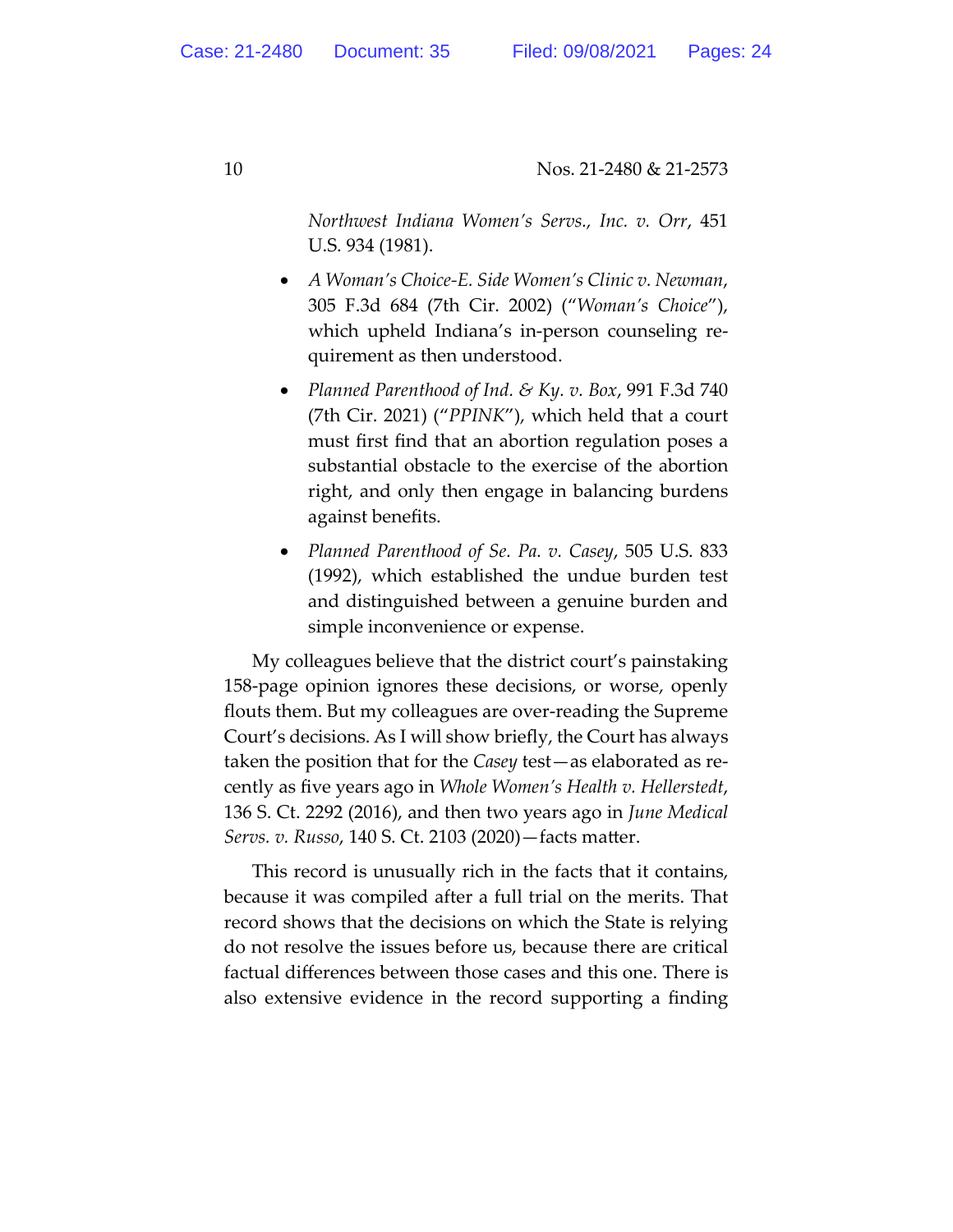that the Indiana laws that the district court enjoined pose serious problems under the Supreme Court's governing abortion jurisprudence. (Obviously, if the Court chooses to accept Mississippi's invitation to overrule *Roe v. Wade*, then everything is up for grabs. As a lower court judge, however, I must proceed on the assumption that nothing has changed until the Court says so. See *Rodriguez de Quijas v. Shearson/American Exp., Inc.*, 490 U.S. 477, 484 (1989).)

#### **II**

I begin with *Mazurek*. As I indicated above, this case involved the constitutionality of a Montana law that restricted the performance of abortions to "licensed physicians." A group of doctors, plus the *only* physician assistant in the entire state who then performed abortions, sued to enjoin that aspect of the law. The district court refused to do so; the Ninth Circuit vacated its decision; and the Supreme Court then agreed to hear the case.

The Court's opinion leaned heavily on the district court's finding that there was insufficient evidence in the record that a law that disabled only one abortion provider (the physician assistant) from providing these services could amount to a prohibited "substantial obstacle" to abortions. 520 U.S. at 973. In our case, in contrast, the district court found that the Physician-Only law "significantly reduced" the pool of Indiana's abortion providers. This problem was exacerbated, the court added, by Indiana's physician-supervision requirement. *Mazurek*, in contrast, is best read as holding only that the plaintiffs had no evidence that Montana had an improper purpose in passing its law (*i.e.*, a purpose of impeding access to abortion), contrary to what the Ninth Circuit had held. The district court pointed out that this court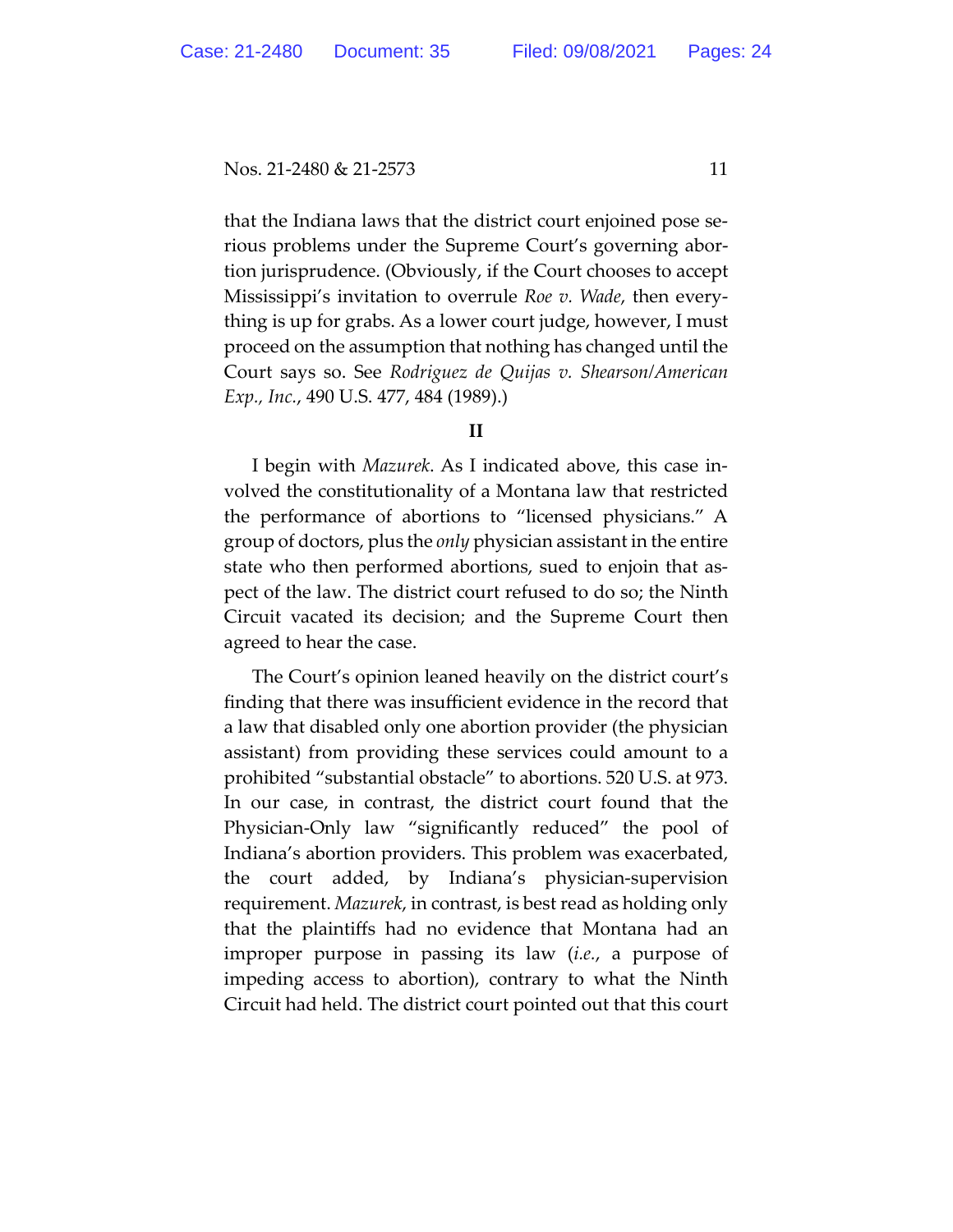has not yet addressed *Mazurek*'s precise scope and application. *PPINK* does not fill that gap; it speaks only to state laws that limit abortion providers to licensed *professionals*. See 991 F.3d at 751. Indiana's physician-only rule sweeps more broadly.

The *Mazurek* Court also found it significant that "what [was] at issue" was "not even a defendant's motion for summary judgment, but a plaintiff's motion for preliminary injunctive relief, as to which the requirement for substantial proof is much higher." 520 U.S. at 972. In our case, in contrast, the plaintiffs went to trial and were subjected to adversarial testing before they secured the injunction.

Finally, I do not agree with my colleagues to the extent that they may be saying that *Mazurek* resolved the physicianonly issue with respect to every type of abortion imaginable. In *Whole Woman's Health Alliance v. Hill*, 937 F.3d 864, 874 (7th Cir. 2019) ("*WWHA*"), we did not go so far as to say that. Indeed, *Mazurek* is cited only once in *WWHA*. More importantly, *Mazurek* had nothing to say about "pill" abortions, for the simple reason that they did not exist at the time. It is thus at best an extension of *Mazurek* to say that a decision meant to address an invasive physical procedure (using "sharp, surgical instruments," as the State puts it in its Reply to Plaintiffs' response to its motion), whether an aspiration abortion, a dilation and curettage (D&C) abortion, or a dilation and evacuation (D&E) abortion, applies with equal force to the act of handing a person two pills and telling her when to take each one. On full merits review, we may decide that this is the case, or we may decide otherwise. But there is no reason to think that the district court was disregarding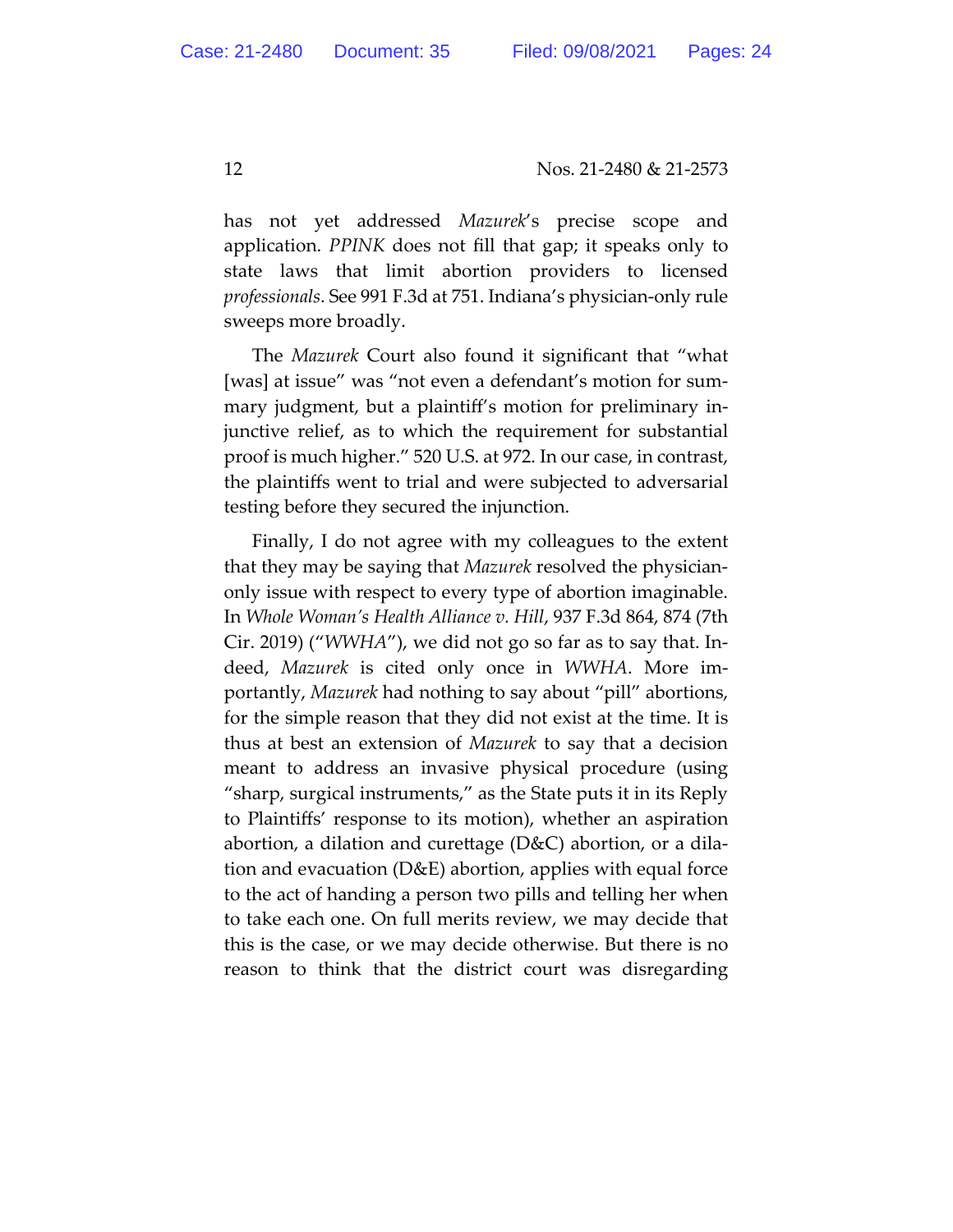Supreme Court precedent when it thought that this factual distinction matters.

Next, I turn to the second-trimester hospitalization requirement. This requires attention to *Simopoulos*, which concerned a Virginia statute criminalizing the performance of abortions outside of hospitals. One cannot look at *Simopoulos*  without at the same time considering *City of Akron v. Akron Center for Reproductive Health, Inc.*, 462 U.S. 416 (1983), and *Planned Parenthood Ass'n of Kansas City v. Ashcroft*, 462 U.S. 476 (1983). The latter two cases both struck down state statutes that required all abortions after 12 weeks of pregnancy to be performed in a hospital. *Simopoulos* distinguished them on grounds that are critical here. Unlike the rigid hospital requirement in *Akron* and *Kansas City*, the Virginia law challenged in *Simopoulos* allowed outpatient surgical hospitals to qualify for licensing that permitted abortions. The district court thought that the latter option referred only to something like the ambulatory surgical centers (ASCs) in Indiana, but that is not clear. The Supreme Court emphasized that it saw "no reason to doubt that an adequately equipped clinic could, upon proper application, obtain an outpatient hospital license permitting the performance of second-trimester abortions." 462 U.S. at 518–19. Here, the record shows that outpatient abortion clinics could be just such an "adequately" equipped site. Yet Indiana's law categorically bans them from performing abortions.

In addition, *Simopoulos* relied on data from the American College of Obstetrics and Gynecology (ACOG) indicating that second-trimester abortions during or prior to the 16th week of pregnancy (that is, 16 weeks after the woman's last menstrual period) could be performed in "free-standing qualified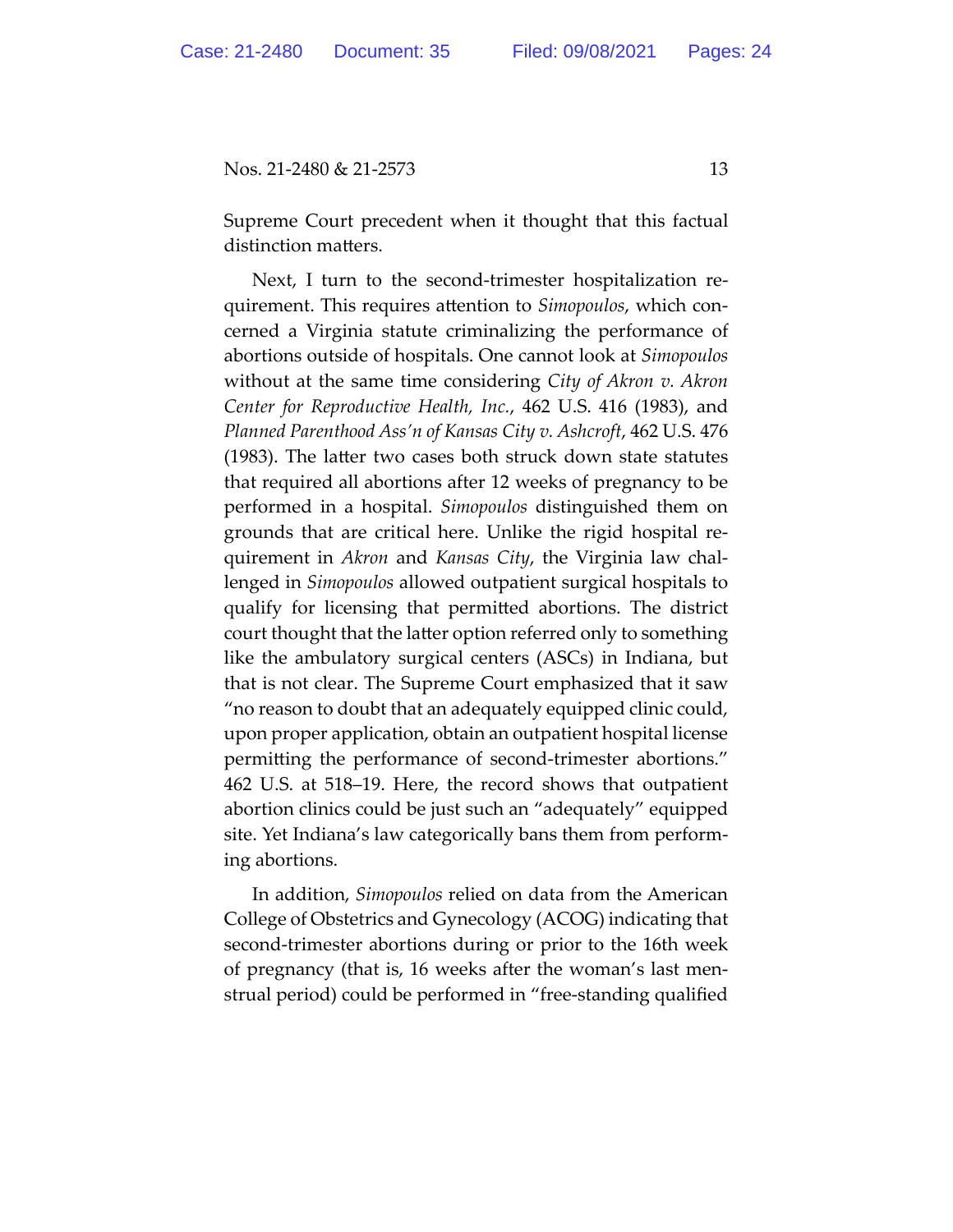clinics that meet the state standards required for certification." *Id.* at 517. The district court understood this as a factbased comment, and it was in that context that it observed that the medical consensus about what is needed for safe D&E procedures has evolved. In so doing, it followed ACOG's current advice, just as the Court had done years earlier in *Simopoulos*. Moreover, the district court recognized that much of this discussion in *Simopoulos* was *dicta*: the physician challenging Virginia's law had not attacked the Virginia regulations "as being insufficiently related to the State's interest in protecting health." *Id.* Under the circumstances, the district court was not unreasonable to think that there was room to consult modern standards from the same authoritative source.

The last case that deserves a nod is *Woman's Choice*. That decision addressed an earlier version of many of the same Indiana rules now before us. For example, it considered whether Indiana's requirement that someone seeking an abortion must make two separate visits to a medical facility was unduly burdensome. The opinion did not flatly say that all such requirements are permissible, full stop. Instead, it left open the possibility that a different record might change the analysis under *Casey*: "This is not to say that a two-visit requirement *could not* create a burden comparable to a spousalnotice requirement." 305 F.3d at 691. It added this:

*The record in this case* does not show that a two-visit rule operates similarly to a spousal-notification rule by facilitating domestic violence or even inviting domestic intimidation. It shows nothing except a decline in the number of abortions in Mississippi and Utah—leaving open both the extent to which other states would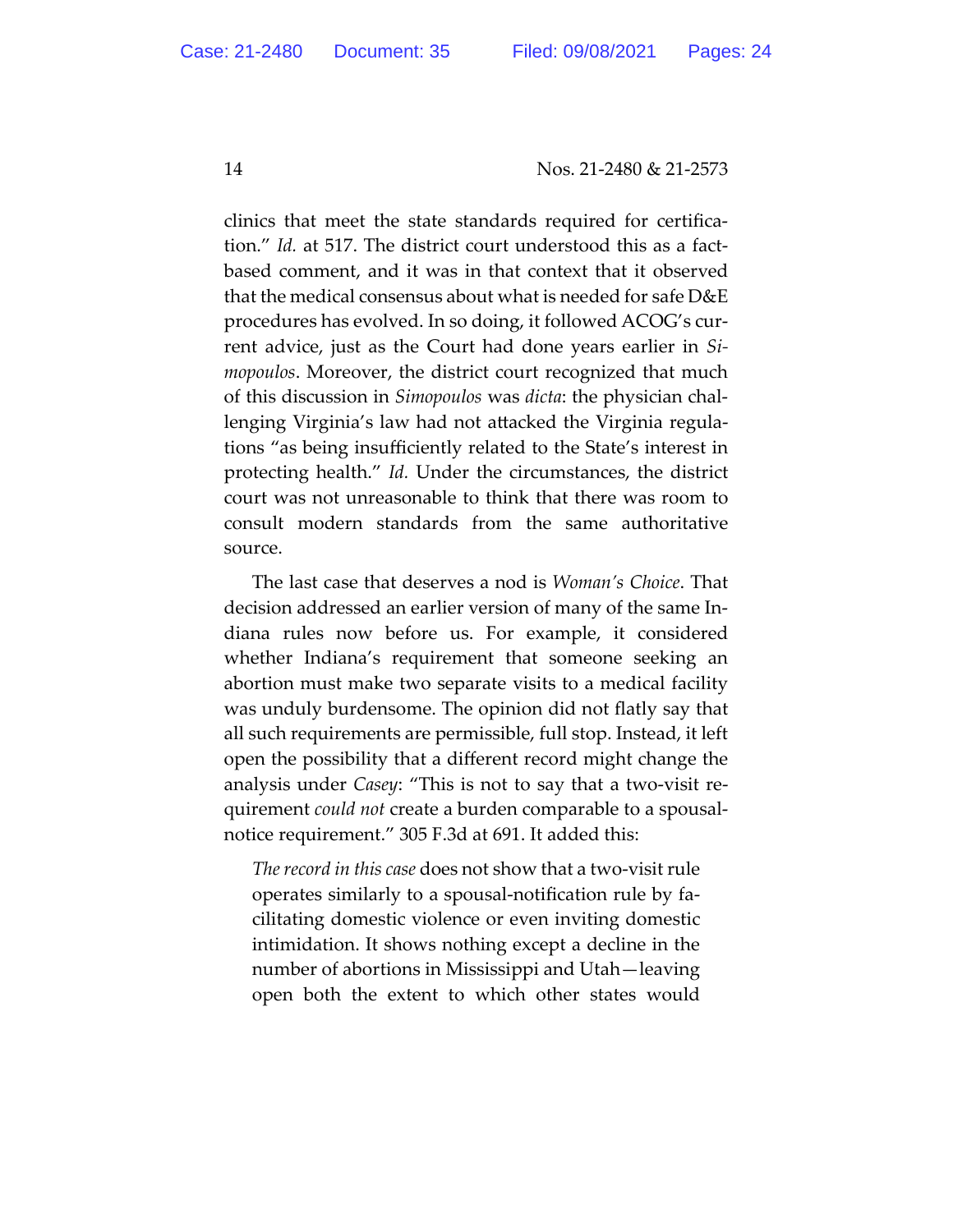experience the same effect and the reason *why* the effect occurs.

*Id.* at 692 (emphasis added). The record now before us fills those gaps—or at least the district court may not have clearly erred in finding that it did. At this stage, with the burden on the State to justify the stay pending appeal, I do not see anything requiring the immediate suspension of the district court's decision.

## **III**

Finally, I would like to address some of the particulars of the Indiana regime, to show once again that this case is not the open-and-shut matter that it apparently seems to my colleagues.

Indiana passed the first of the laws challenged in this litigation in 1973. In the decades since then, during which the cases on which Indiana relies were decided, facts on the ground have changed. Today, most women seeking abortions within the first 10 weeks of pregnancy use medication abortion. See *Food & Drug Admin. v. Am. Coll. of Obstetricians & Gynecologists*, 141 S. Ct. 578, 579 (2021) (Sotomayor, J., dissenting). The federal Food and Drug Administration ("FDA") first approved mifepristone, a medication sold under the brand name Mifeprix, to provide medication abortions in 2000 nearly thirty years after Indiana's law was passed. Medication abortion is now most commonly provided via a combination of mifepristone and misoprostol, two hormonal drugs that are also commonly used for other reproductive healthcare. Notably, these drugs are also the most effective treatment for miscarriage management. Meanwhile, telehealth has rapidly expanded since 1973 (and was turbo-charged by the COVID-19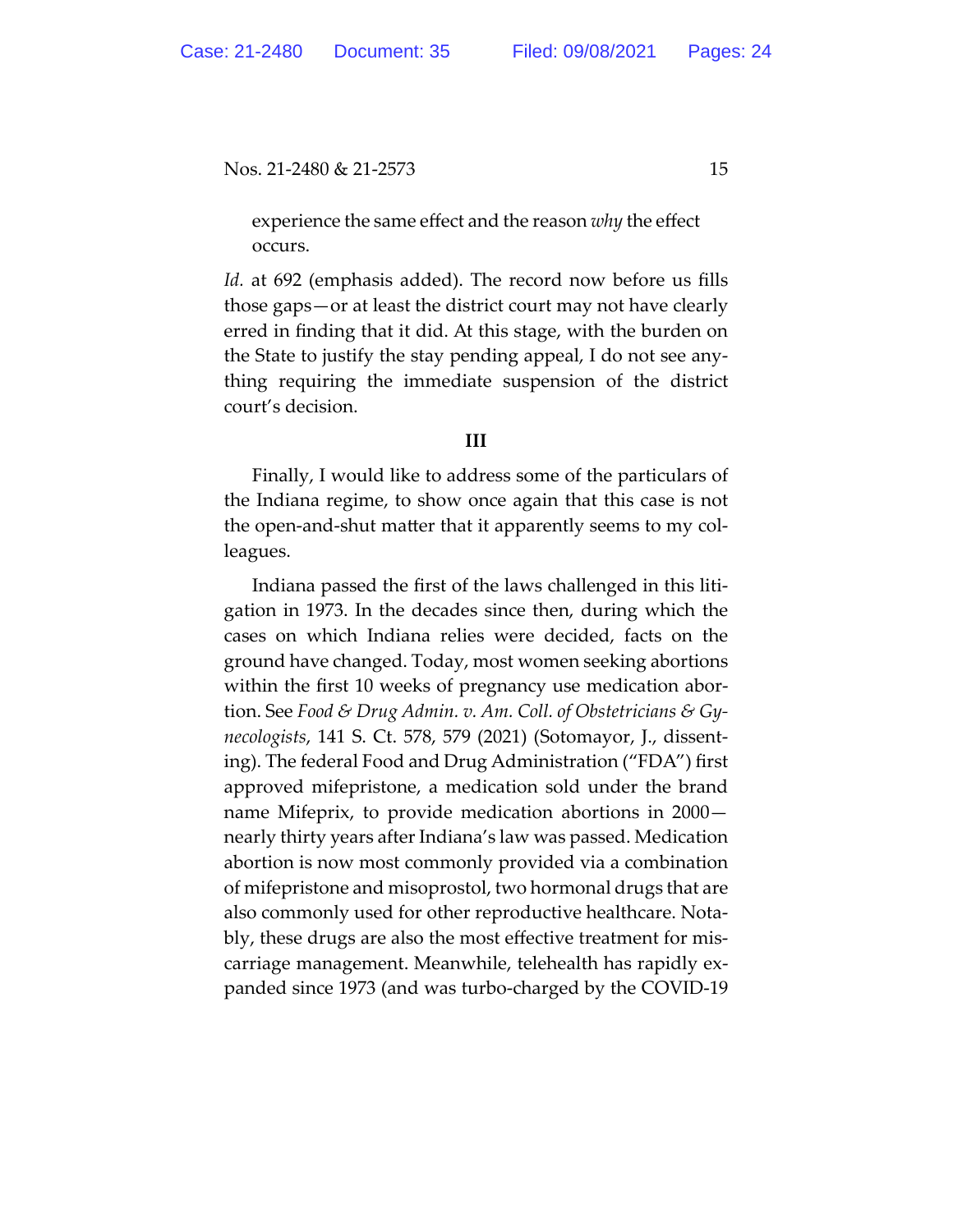pandemic), and providers routinely provide a wide range of important care remotely. These facts matter, as a look at the enjoined provisions of the law demonstrates.

A. Indiana's Physician-Only Law

Indiana's "Physician-Only Law" specifies that *only* a physician may perform a first-trimester abortion in the state. See Ind. Code  $\S$  16-34-2-1(a)(1). As a result, the law prohibits Advance Practice Clinicians (APCs), such as physician assistants and nurse practitioners, from providing abortions. The district court permanently enjoined the Physician-Only requirement to the extent it applies to first-trimester medication abortion, but not as it applies to aspiration abortions.

As the district court noted, a 2015 analysis found "nothing more than a minimal difference" in safety and effectiveness between medication (and aspiration) abortions provided by APCs and those provided by physicians. The district court, weighing expert testimony, found that there is no clinically significant difference between medication abortions provided by an APC as opposed to a physician.

APCs are subject to all generally applicable laws and regulations that define the scope of practice and set professional standards in Indiana, outside of abortion settings. See Ind. Code §§ 25-22.5-1-1.1(i)(1), 25-23-1-1, 25-23-1-19.4; 844 Ind. Admin. Code §§ 2.2-1.1-13, 2.2-1.1-16; 848 Ind. Admin. Code §§ 3-1-1, 3-1-2, 4-1-4, 4-2-1. Physician assistants must be supervised by licensed physicians pursuant to written supervisory agreements. See Ind. Code § 25-22.5-1-1.1(i)(1); 844 Ind. Admin. Code 2.2-1.1-16. Nurse practitioners practicing in outpatient settings are required to collaborate with licensed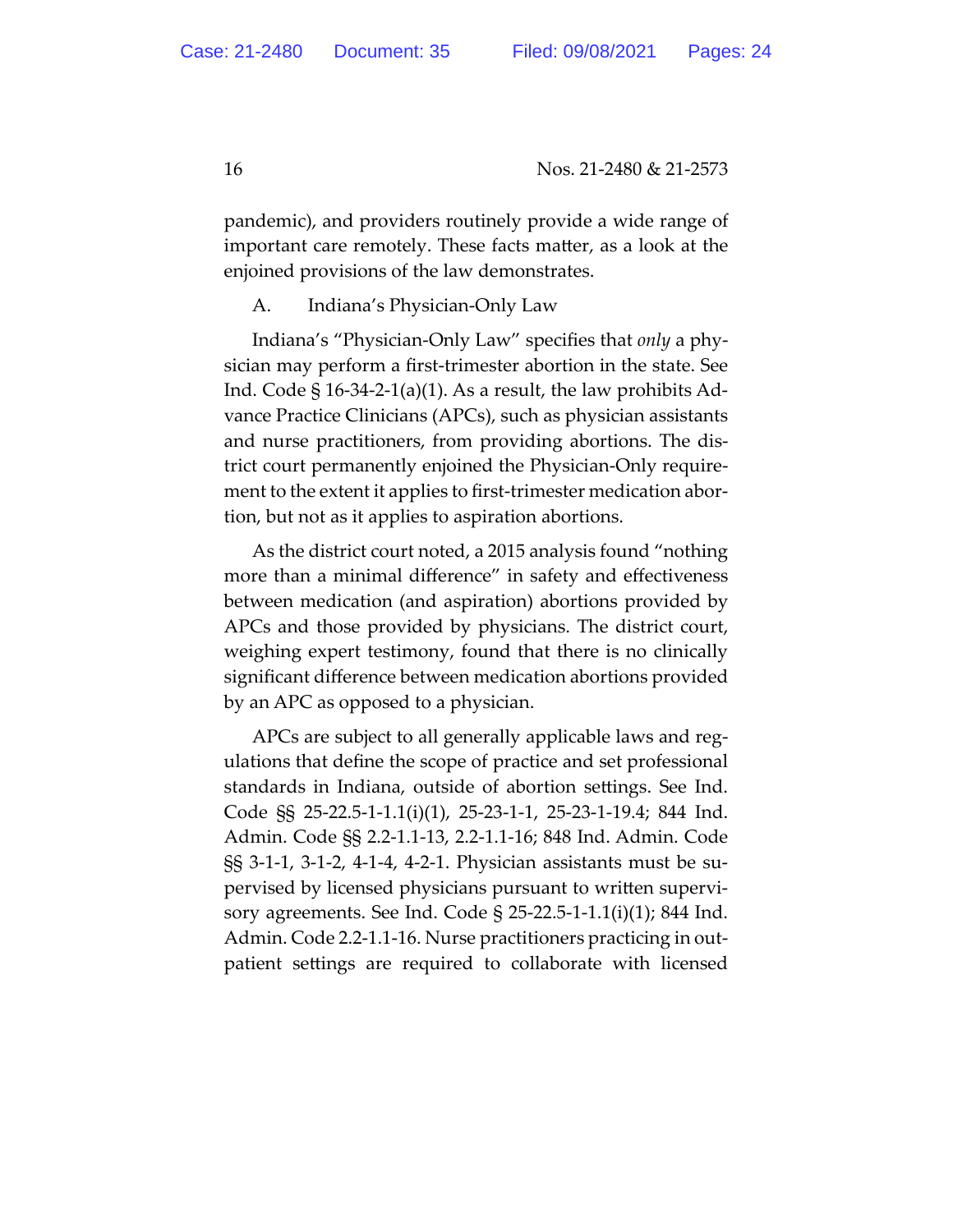physicians, also pursuant to written agreements. See Ind. Code § 25-23-1-19.4.

In 2016, the FDA amended the labeling directions for Mifeprix. The label now provides that "any certified healthcare provider" or any "certified prescriber" is authorized to provide Mifeprix so long as the provider: (1) can diagnose ectopic pregnancies, and (2) can either provide surgical intervention in the case of an incomplete abortion or severe bleeding, or has "made a plan to provide such care through others." *Whole Woman's Health All. v. Rokita*, 2021 WL 3508211, at \*25. As the district court held, this amended label amounts to an FDA endorsement of APCs' ability safely and competently to provide medication abortion. *Id.* Notably, APCs are authorized to provide medication abortions in about one-third of states (and to provide first-trimester aspiration abortions in about onequarter of states).

It also is telling that APCs are authorized to provide a wide range of non-abortion-related medical services, many of which are far riskier than abortion. Significant medical complications from abortions are extraordinarily rare, and practically nonexistent for medication abortions. As the record shows, less than one-quarter of one percent of abortion patients have a complication that requires hospital admission, surgery, or a blood transfusion. R. 234-1 at 150-51. Clinically significant complications affect only 0.16 and 0.31% of women. *Id.* As the district court noted, "[e]ven fewer complications—0.06%" for medication abortion "necessitate hospital admission." *Rokita*, 2021 WL 3508211, at \*7.

At the same time, the state trusts advance practice registered nurses who meet certain licensing requirements "to prescribe drugs, including controlled substances." Ind. Code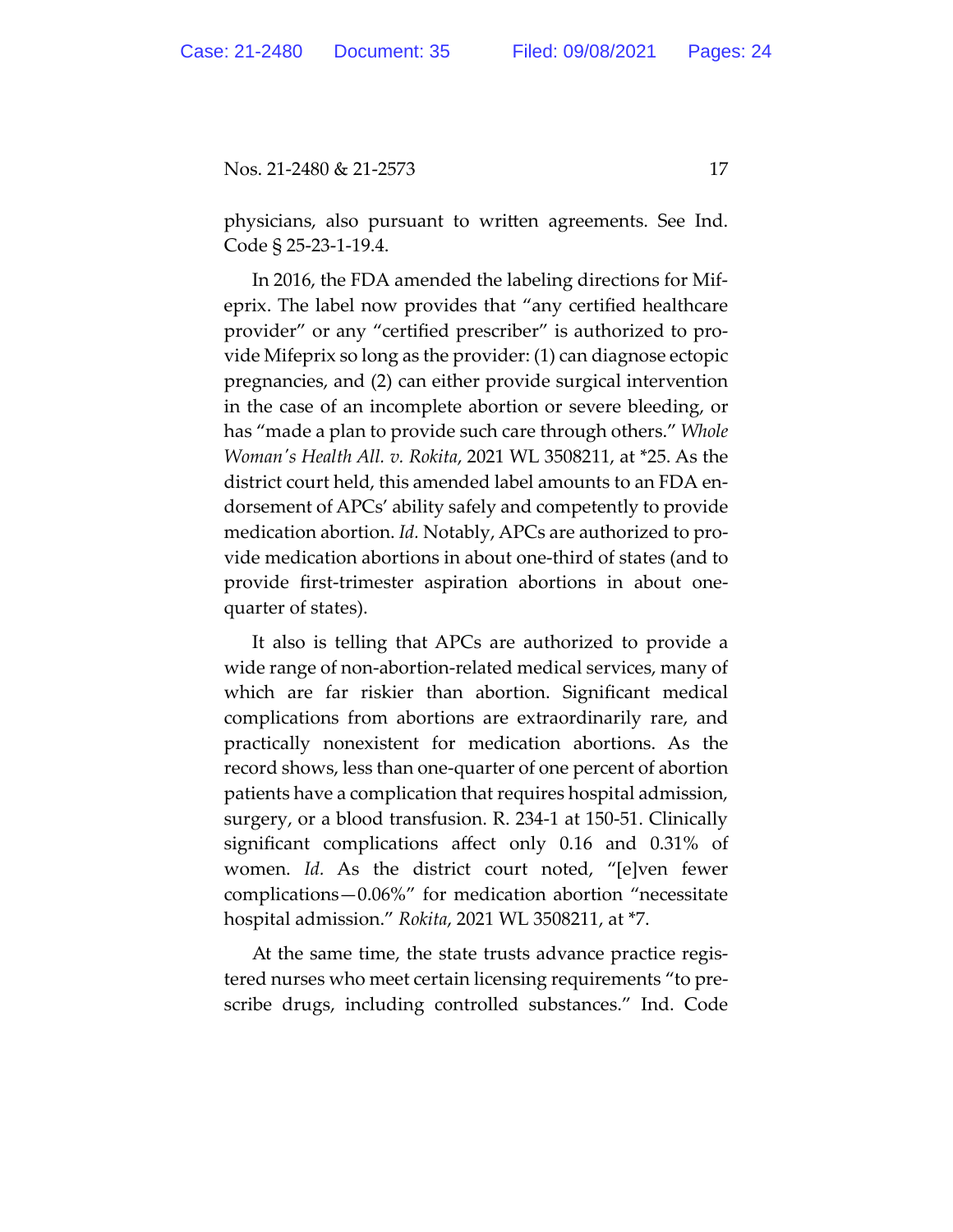§ 24-23-1-19.5; 848 Ind. Admin. Code 5-1-1. Similarly, physician assistants are authorized to prescribe controlled substances. See 844 Ind. Admin. Code 2.2-3. APNs and physician assistants can and do prescribe opioids, subject to essentially the same regulations as physicians. See 848 Ind. Admin. Code 5-4-5; 844 Ind. Admin. Code 2.2-3; 844 Ind. Admin. Code 5-6- 6. And just for context, it is worth recalling that the Centers for Disease Control and Prevention report that since 1999, nearly 841,000 people have died from drug overdoses. See CDC, The Drug Overdose Epidemic (updated Mar. 15, 2021), https://www.cdc.gov/opioids/data/index.html. Nothing remotely resembling that level of danger exists for any kind of abortion.

The State argues that the physician-only requirement ensures that patients are appropriately screened for contraindications for medication abortion, most notably ectopic pregnancies. See Mot. for Stay at 35. But that concern is resolved by the FDA's unchallenged labeling instructions, which specifically state that only providers who can diagnose ectopic pregnancies may prescribe the drugs. In Indiana, as the district court explained, "APCs are fully qualified to screen for the contraindications of medication abortion." *Rokita*, 2021 WL 3508211, at \*43. In fact, Indiana's APCs are licensed to review and interpret ultrasounds for abortion patients and others—that is, to screen for ectopic pregnancies and similar contraindications. *Id.*

As I noted before, medication abortion is administered through a combination of mifepristone and misoprostol. The district court found that this exact combination of drugs is also considered the most effective medical treatment for miscarriage management, and that this regimen involves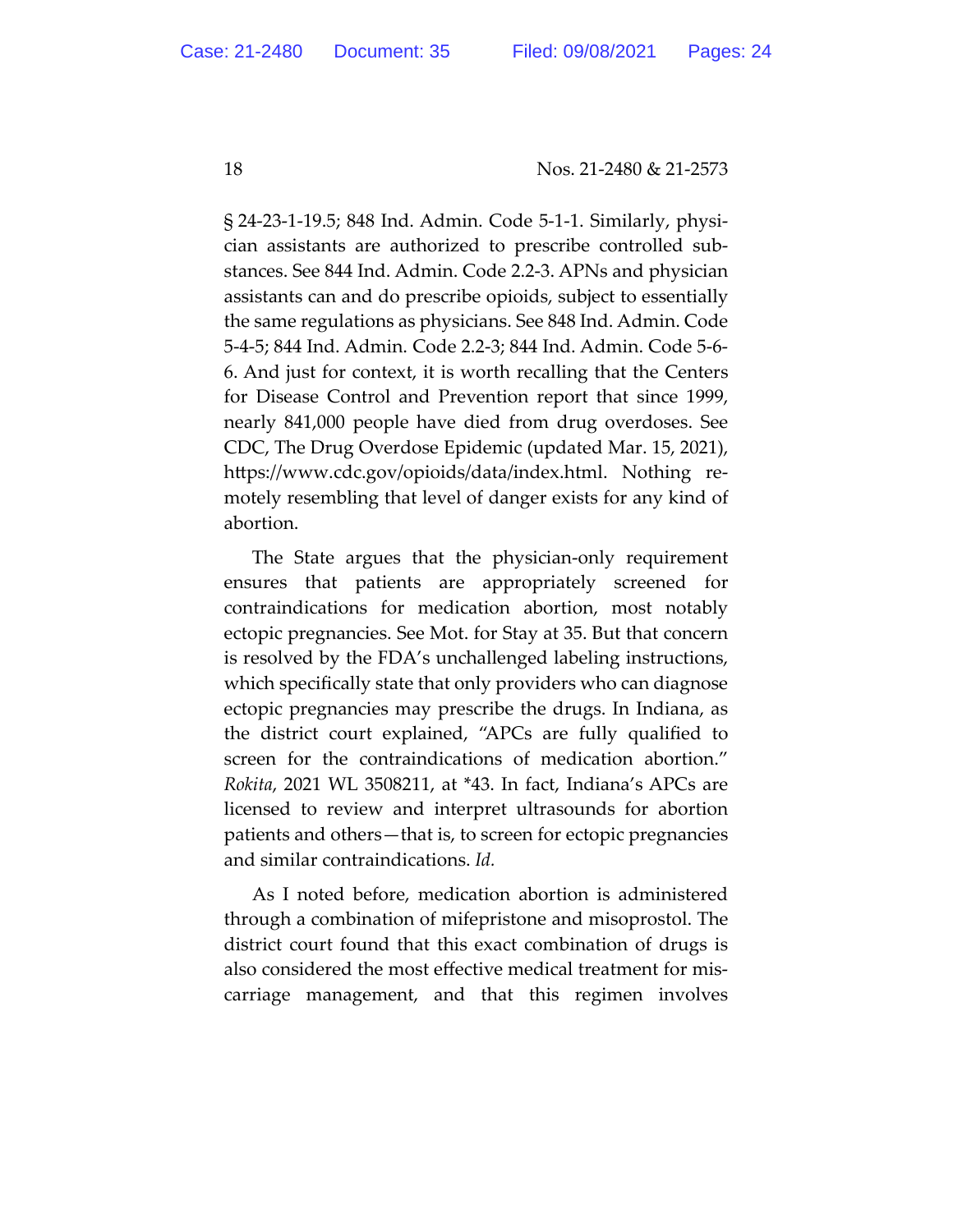precisely the same (exceedingly rare) risks when used to provide a medication abortion. *Id.* at \*7. In Indiana, advance practice clinicians can and do provide both mifepristone and misoprostol for miscarriage management, at the same time as the State purports to be too worried about their competence to permit them to prescribe the same medication for abortion. *Id.* at \*25–27.

Misopristol is also commonly used to induce labor in a term pregnancy or to "open the cervix before any procedure that's done inside the uterus, including endometrial biopsy, hysteroscopy, placement of an IUD." Phase 1 Tr. Vol. II, 67:5- 12. In Indiana, APCs routinely provide these same procedures, including IUD insertions, which can risk perforation of the uterus. *Rokita*, 2021 WL 3508211, at \*26.

Finally, there is childbirth. In Indiana, certified nurse midwifes are authorized to perform vaginal deliveries, including related care such as suturing torn vaginal tissue. *Id.* And childbirth is significantly more dangerous than abortion. As many as 10% of women who give birth are hospitalized for complications associated with pregnancy (not counting their hospitalization for delivery alone). See R. 234-1 at 151. Nationwide, the maternal mortality risks associated with live birth are 14 times higher than induced abortion. *Id.*

B. Telemedicine Ban, In-Person Counseling Requirements, and In-Person Examination Requirements

Indiana's Telemedicine Ban bars providers from using telemedicine to provide "an abortion inducing drug." Ind. Code  $\S 25$ -1-9.5-8(a)(4). Indiana also requires that a physician "examine a pregnant woman *in person*" before prescribing medication abortion, and that all mandatory pre-abortion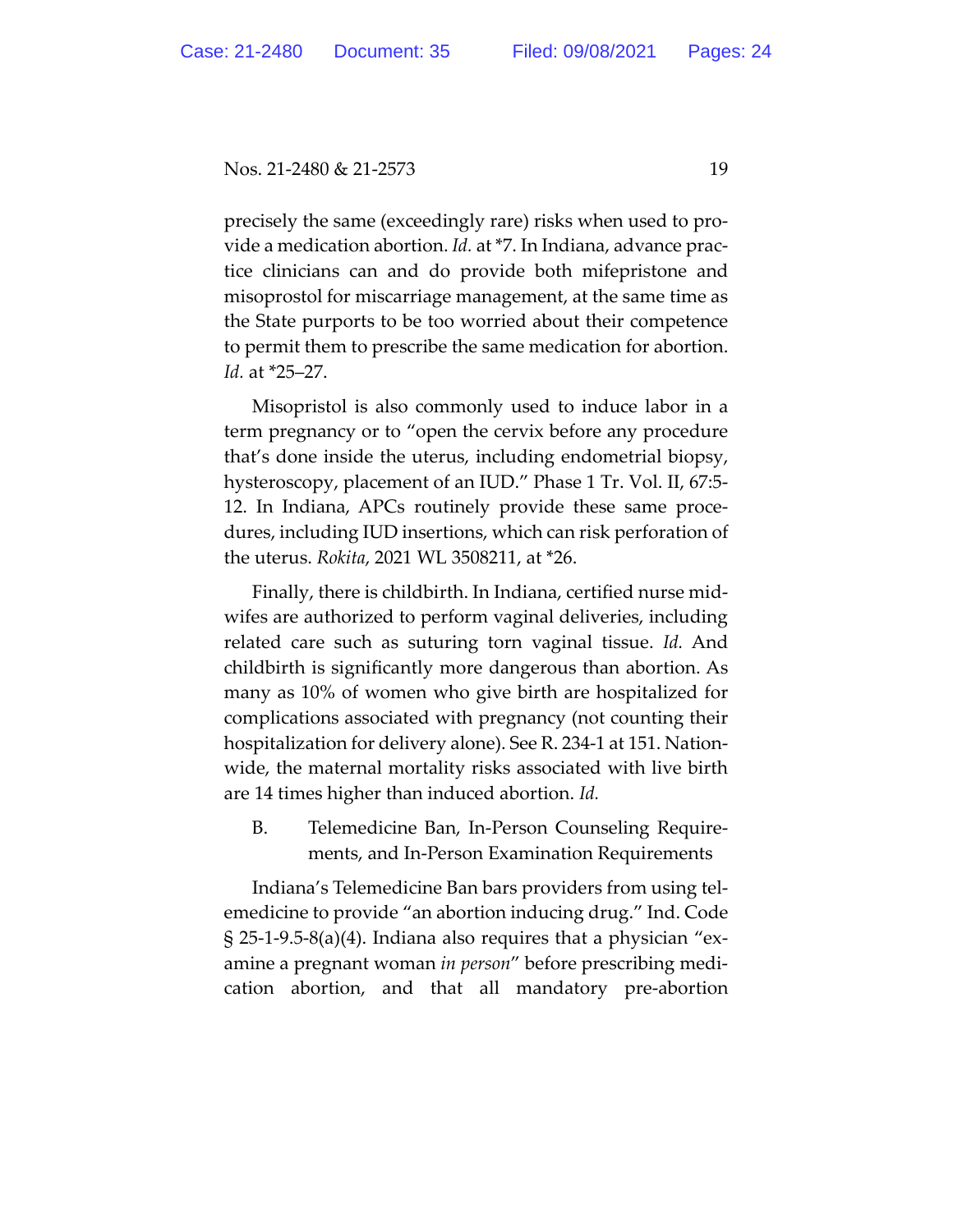"counseling" be provided "in the presence" of the patient. Ind. Code § 16-34-2-1.1(a) (emphasis added).

Abortion providers must furnish this counseling to the patient at least 18 hours in advance of an abortion. They are required to furnish information that the district court found was misleading, intended only to deter the choice of an abortion. Among other requirements, providers must provide a copy of the State's "Informed Consent Brochure" and, if a fetal anomaly has been identified, a copy of the State's "Prenatal Hospice Brochure." Ind. Code  $\S$  16-34-2-1.1(a)(4),(b). Although these brochures are easily available online, they must be provided in person rather than by telemedicine. Because plaintiffs must visit an abortion clinic to get mifepristone in the first place, and because there are no abortion clinics in 96% of Indiana counties, people who need abortions are effectively required to travel to an abortion clinic and stay in another county overnight. As the district court found, the law forces low-wage workers with no paid time off and no control over their work schedules to put their jobs and wages at risk to seek an abortion in Indiana.

The district court credited the testimony of an expert who testified that "the process for obtaining informed consent via telemedicine is 'identical' to the process of obtaining informed consent in person, that no aspect of the process differs when telemedicine is utilized" and that no part of the counseling or informed consent process requires in-person interaction. *Rokita*, 2021 WL 3508211, at \*20. Moreover, the plaintiffs' expert co-authored a peer-reviewed study finding that abortion patients in other states found telemedicine to be effective. Studies also showed high levels of satisfaction with telemedicine by the providers. *Id.* at \*21. Finally, the district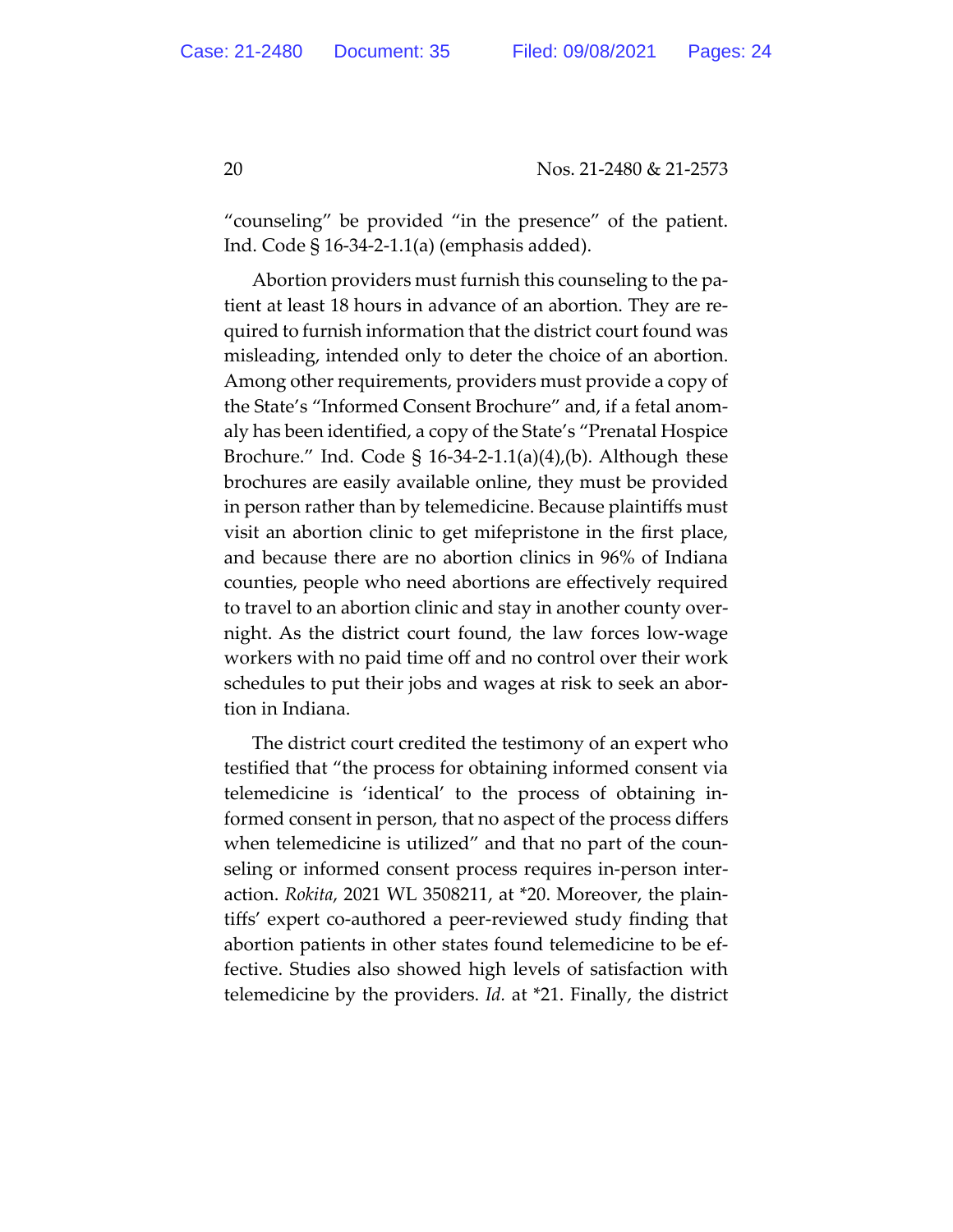court credited the testimony indicating that screening for other sensitive issues, such as domestic violence, was not impeded by the telemedicine format. *Id.*

Nonetheless, Indiana bars doctors from using telemedicine to prescribe an abortion-inducing drug. The FDA requires patients seeking medication abortion physically to visit an abortion clinic or hospital: mifepristone may not be dispensed at a pharmacy or mailed. Plaintiffs have not attacked that rule. In other states, compliance is achieved by using a "site-to-site" form of telemedicine, where a patient visits an abortion clinic but meets through remote technology with a provider who is not physically present at the same clinic. *Rokita*, 2021 WL 3508211, at \*15. Providers use direct, face-toface communication to discuss medication abortion, obtain informed consent, and prescribe the pills, which are then provided person-to-person by staff members at the clinic. *Id.* In Indiana, Planned Parenthood uses this model for other reproductive care, such as birth control. *Id.* As the district court noted, providers can review a patient's ultrasounds, review medical histories, and use videoconferencing to determine whether medication abortion is appropriate for any patients.

The district court found that "there was no significant difference in the rate of adverse events between [abortion] patients who received telemedicine care compared to those who received in-person services." *Id.* It rested this conclusion on expert testimony, a peer-reviewed study of 20,000 abortion patients in other states, a systemic review of research on telemedicine generally, and expert organizations like ACOG's strong support for telemedicine as a safe and effective way to provide medication abortion.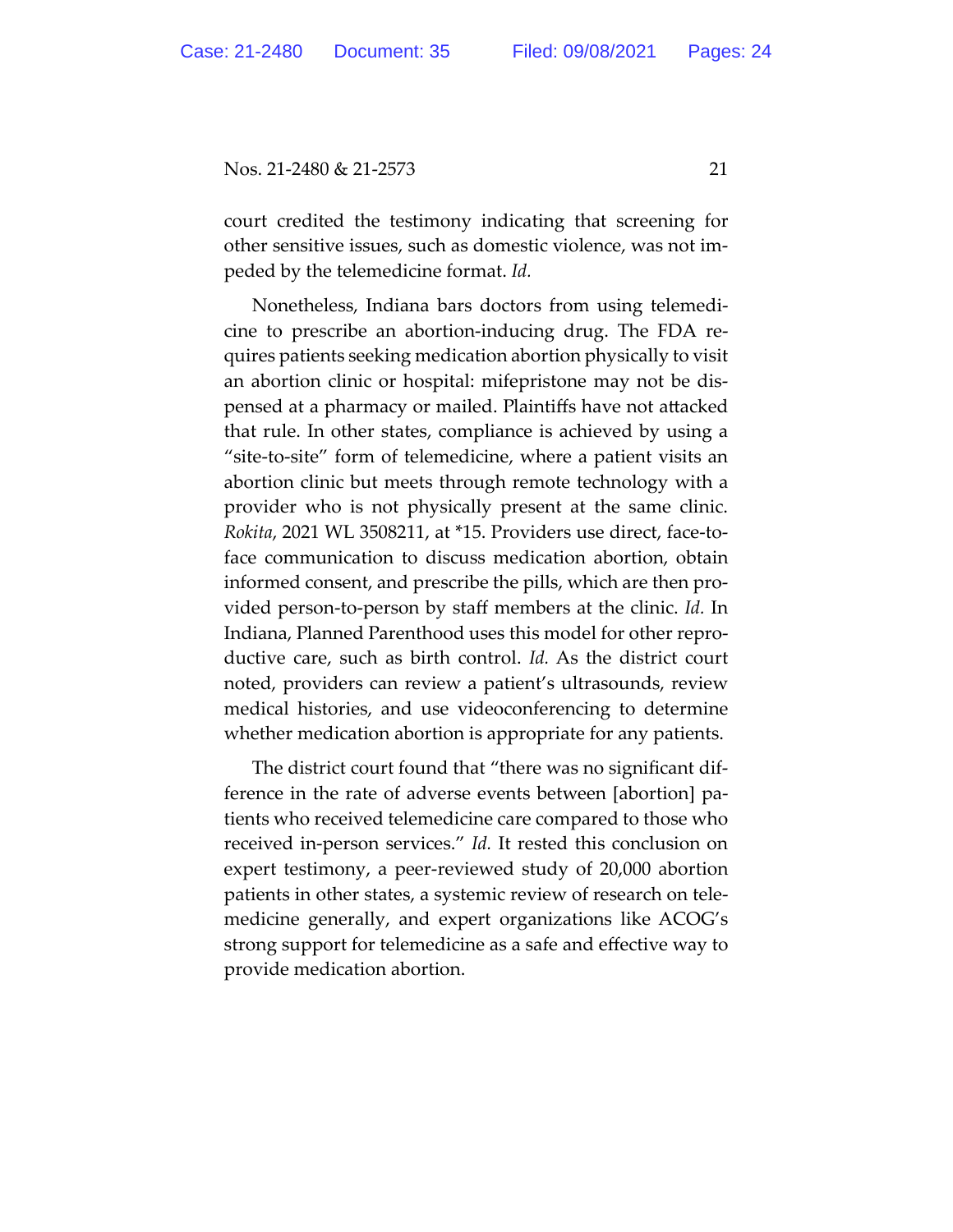In summary, the record revealed almost nothing on the benefit side of the balance for the in-person requirement. The burdens, in contrast, are considerable: prolonged unwanted pregnancies, increased health risks, exposure to violent partners who may discover their pregnancies, potentially catastrophic financial hardship for working-class patients who lose much-needed wages or even their jobs, and perhaps most importantly, the risk of pushing people past the window for a medication abortion.

# C. Second-Trimester Hospitalization Requirement

Last, it is worth looking at the court's evaluation of Indiana's "Second Trimester Hospitalization Requirement," which provides that "after the first trimester of pregnancy," abortions may be "performed [only] in a hospital or ambulatory outpatients surgical center." Ind. Code § 16-34-2- 1(2). Indiana already criminalizes abortion after "the earlier of viability of the fetus or twenty (20) weeks of postfertilization age," Ind. Code  $\S$  16-34-2-1(a)(2), except where required to protect the life or physical health of the mother, *id.* (a)(3). Twenty weeks post-fertilization translates to 22 weeks after a woman's last menstrual period (colloquially known as 22 weeks of pregnancy). Thus, the Second Trimester Hospitalization Requirement applies only to a subset of second-trimester abortions, as the second trimester lasts through the 26th week of pregnancy and this suit does not challenge the 20-week line.

Abortions can be provided using aspiration up to 16 weeks after a patient's last menstrual period, but 90% of second-trimester abortions are performed with D&Es. *Rokita*, 2021 WL 3508211, at \*29. The district court found that "second-trimester D&E abortions in places outside of Indiana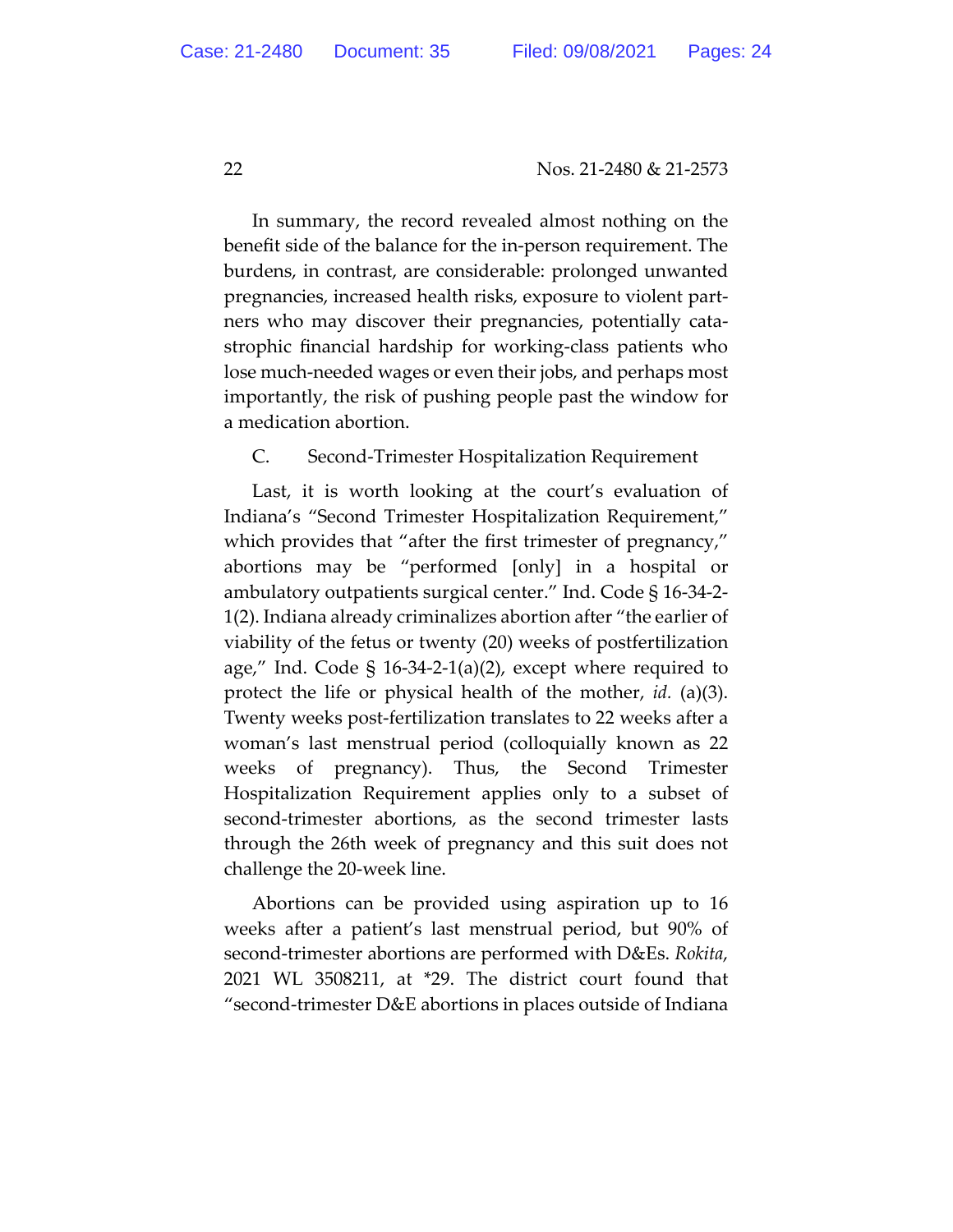can be and are safely performed in out-patient, office-based settings." *Id.* Unrebutted testimony presented to the district court explained that today's D&Es do not require a sterile operating room, because they do not require any incisions into sterile tissue or general anesthesia. Thus, abortion patients do not benefit from additional regulation of hospitals when "the primary purpose of such requirements is to ensure the sterility of operating rooms." *Id.* Ambulatory surgical centers are no more equipped than out-patient medical clinics to treat the potential—and exceedingly rare—complications of a D&E abortion. In such a rare case, both an outpatient clinic and ASC would transfer a patient to the nearest hospital. *Id.* at \*30. This is confirmed by unrefuted peerreviewed research and expert testimony finding that secondterm abortions are safely and routinely performed in outpatient settings in other states. Once again, miscarriages offer a revealing comparison: providers can and do provide D&Es for miscarriage management at office-based settings.

Based on this record, the district court found that the benefits of Indiana's law are illusory, while its burdens are very tangible. It created an extensive record supporting these findings. Most importantly, it operated within the room that earlier Supreme Court and Seventh Circuit decisions gave it. Facts matter. Although the court upheld most of the provisions of the Indiana law that the plaintiffs challenged, it found that the provisions I have discussed impose an undue burden on the set of women for whom the law makes a difference— Indiana women of limited means who cannot leave their jobs, pay for extensive travel, obtain access to cars, and potentially go out of state, simply to obtain a lawful abortion. I would find, for purposes of the pending stay motion, that these findings are sufficiently well supported to undermine the State's